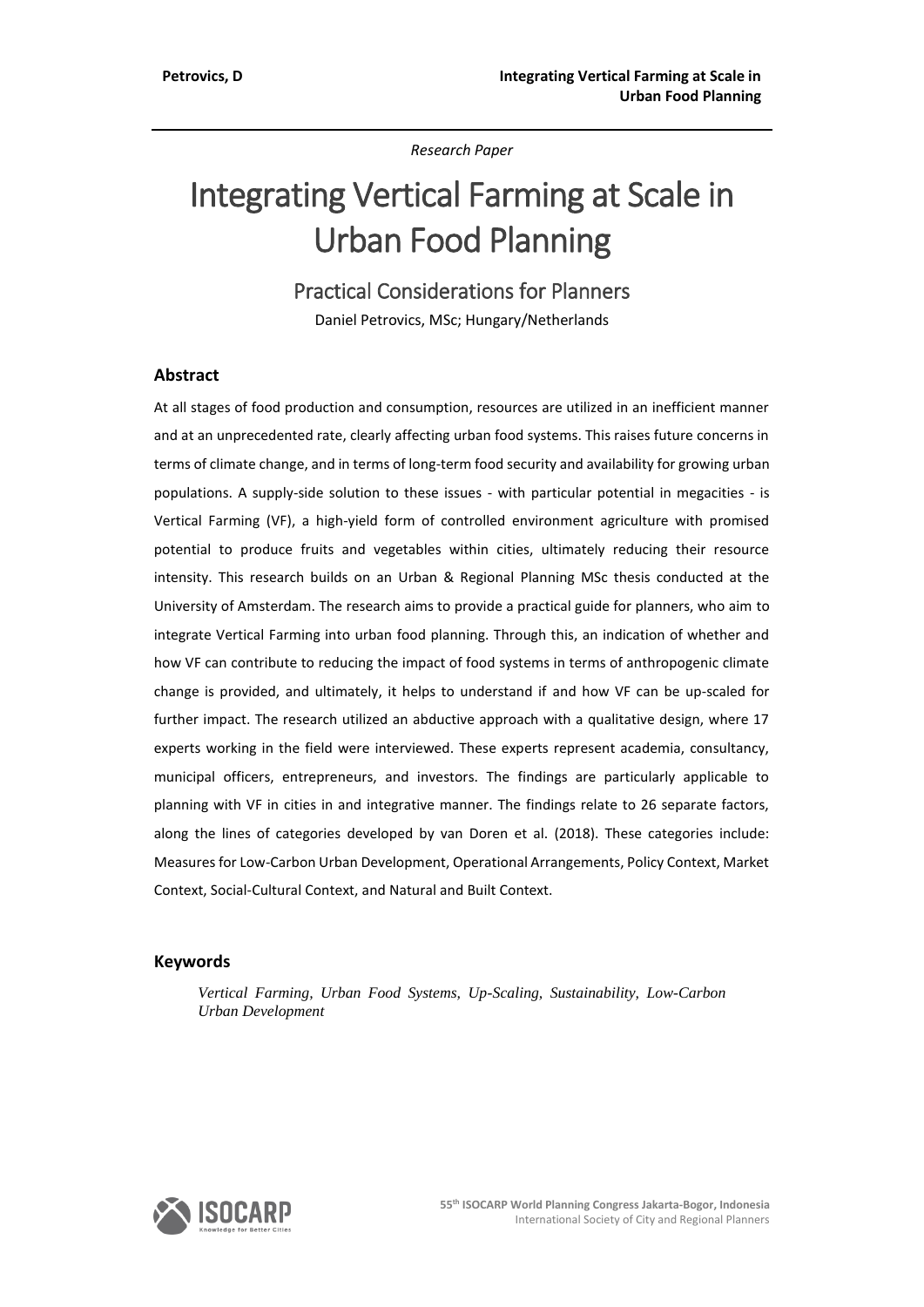# **1. Introduction**

The growing complexity of global food systems has produced a number of undesired social and environmental externalities in the past. This is particularly true for how food is consumed in urban areas, ultimately building a global network of extensive and resource intense supply chains (Steel, 2013; Ilieva, 2016). The amount of resources consumed in the process, raises future concerns in terms of the climate impact of food systems as well as in terms of availability of staple foods for growing (urban) populations.

Ultimately these problems require the assessment of potential interventions in light of multiple considerations and integrated systems perspectives, whilst keeping the goal of sustainable urban development in mind. To illustrate the wicked nature of this problem, an urban food systems lens can be utilized for assessing a potential technological intervention, which promises to contribute to greening the way food is produced and consumed in cities. This specific intervention is that of Vertical Farming (VF) – a form of closed environment agriculture (CEA), capable of producing fruits, vegetables, and medicinal plants (Despommier, 2010) on multiple physical layers. This technology is particularly suitable for urban environments, as it allows for the efficient use of space, as the surface area of the given farm is not a limiting factor anymore when it comes to food production. Next to this, VF promises to reduce the resource use of global supply chains due to its localized nature, can provide year-round supply of produce, and does not require the use of pesticides (Ibid.). Nevertheless, questions have been raised as to how the high energy demand resulting from the use of aquaponics systems and LED lighting among other unaccounted for externalities should be considered for if one plans for truly sustainable urban food systems (Al-Kodmany, 2018).

This paper outlines, based on the framework developed by van Doren et al. (2018), what practical factors need to be taken into consideration when it comes to successfully planning for the upscaling of VF, and through this embedding this technology in the city as a Low Carbon Urban Initiative (LCUI). Van Doren et al. (2018) outline two pathways to up-scaling – horizontal and vertical. Horizontal up-scaling entails the spatial reproduction of a given technological intervention, both in terms of quantity, as well as in terms of size. Vertical up-scaling describes the institutional embedding of a technology, be that in terms of policy, culture, or economy among others. In total van Doren et al. (2018) outline 19 factors, which should be considered – these factors have been amended with 7 additional factors, which emerged throughout the data analysis period. This is due to the structuring of the research design through an abductive approach. The principle data collection method was that of semi-structured key informant interviews, with a total of 17 having been conducted with the informants' perspectives representing different geographies as well as constituencies.

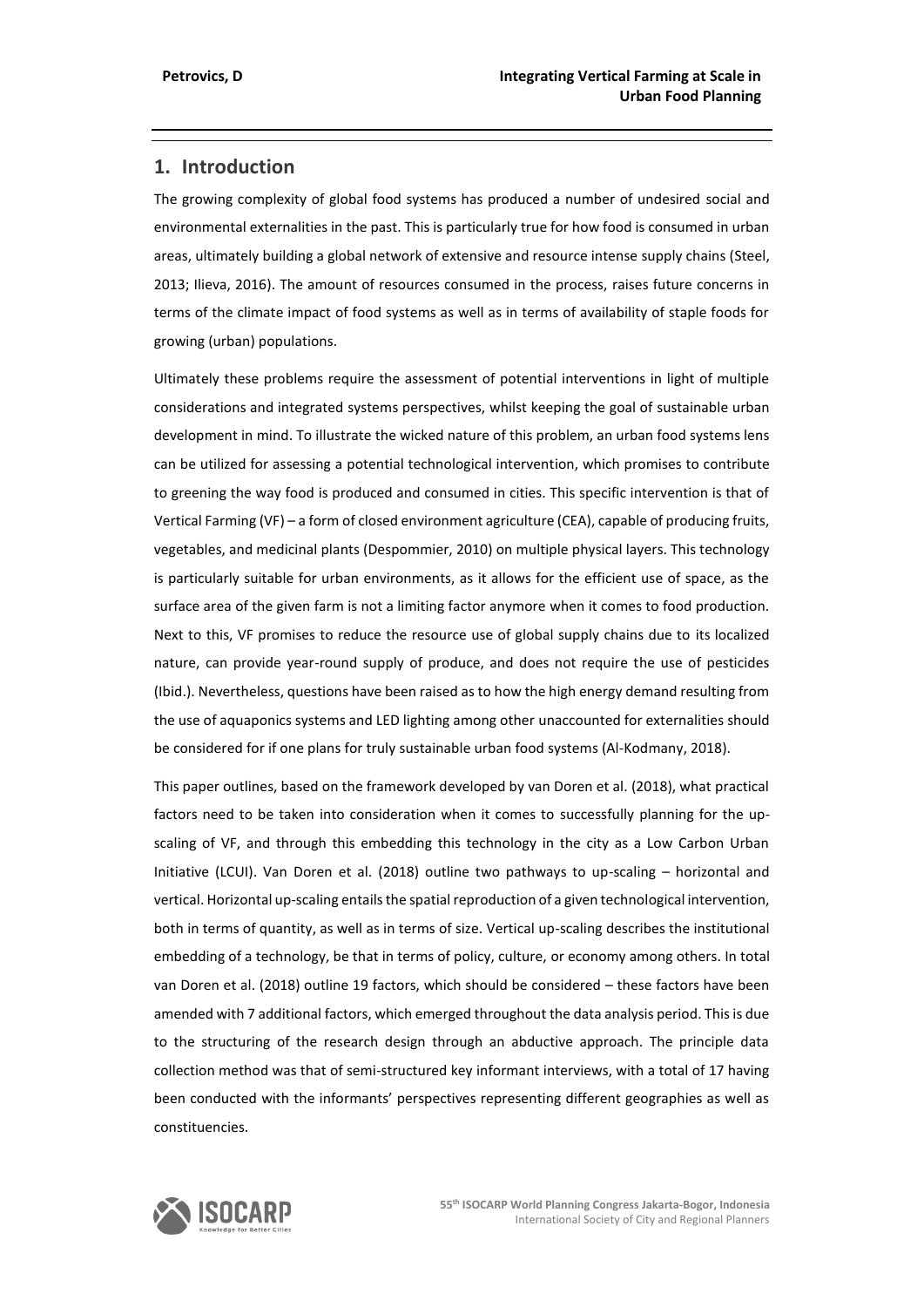This article focuses primarily on practical considerations, which urban planners should consider when planning to apply the technology of VF to transitioning to sustainable urban food systems. The research is based on the data collected as part of an MSc thesis, forming a part of the Urban and Regional Planning MSc degree at the University of Amsterdam. The theoretical findings of the research are presented in a separate publication (Petrovics & Giezen, forthcoming), and for this reason this article should be utilized as a practical guide primarily.

In the following, the article discusses the theoretical framework in more detail, summarizes the methodological approach taken, outlines the practical considerations for planners in detail, and briefly concludes.

# **2. Theoretical Perspective**

In an attempt to accelerate urban development trajectories towards low-carbon pathways, it is essential to understand what pioneers, innovators, and ultimately urban planners need to take into consideration whilst planning for socio-technical interventions. Van Doren et al. (2018) outline that such Low Carbon Urban Developments (LCUDs) are informed by scalable Low Carbon Urban Initiatives (LCUIs). As mentioned in the process of scaling these initiatives, two types of pathways exist: horizontal and vertical. Horizontal pathways entail the spatial reproduction of LCUIs (e.g. through introducing physically larger interventions, or through introducing a higher number of initiatives in a given city). Vertical pathways entail the institutional embedding of these initiatives (e.g. through transitioning the policy landscape, establishing favourable market conditions, or affecting the levels of awareness when it comes to a new innovation).

The linkage and relationship of vertical and horizontal pathways to up-scaling LCUIs does not follow in a linear relationship; rather the two pathways interact in a dialectic manner reinforcing each other in a virtuous cycle. This framework can also be linked to Geels' (2002, 2011) Multi-Level Perspective (MLP) on sociotechnical transitions, in that it describes the specific interactions between *niche* and *regime* level dynamics, and in particular helps one understand the process of scaling *niche* initiatives into a *regime*.

In order to analyse these potential pathways the up-scaling framework of van Doren et al. (2018) has been amended with a set of factors, which emerged throughout the data collection process marked with an asterisk. In total 6 categories, exploring 26 factors allow for understanding how urban planners should assess LCUIs and in particular work with VF for the sake of sustainable urban food systems. The categories and factors are as follows:

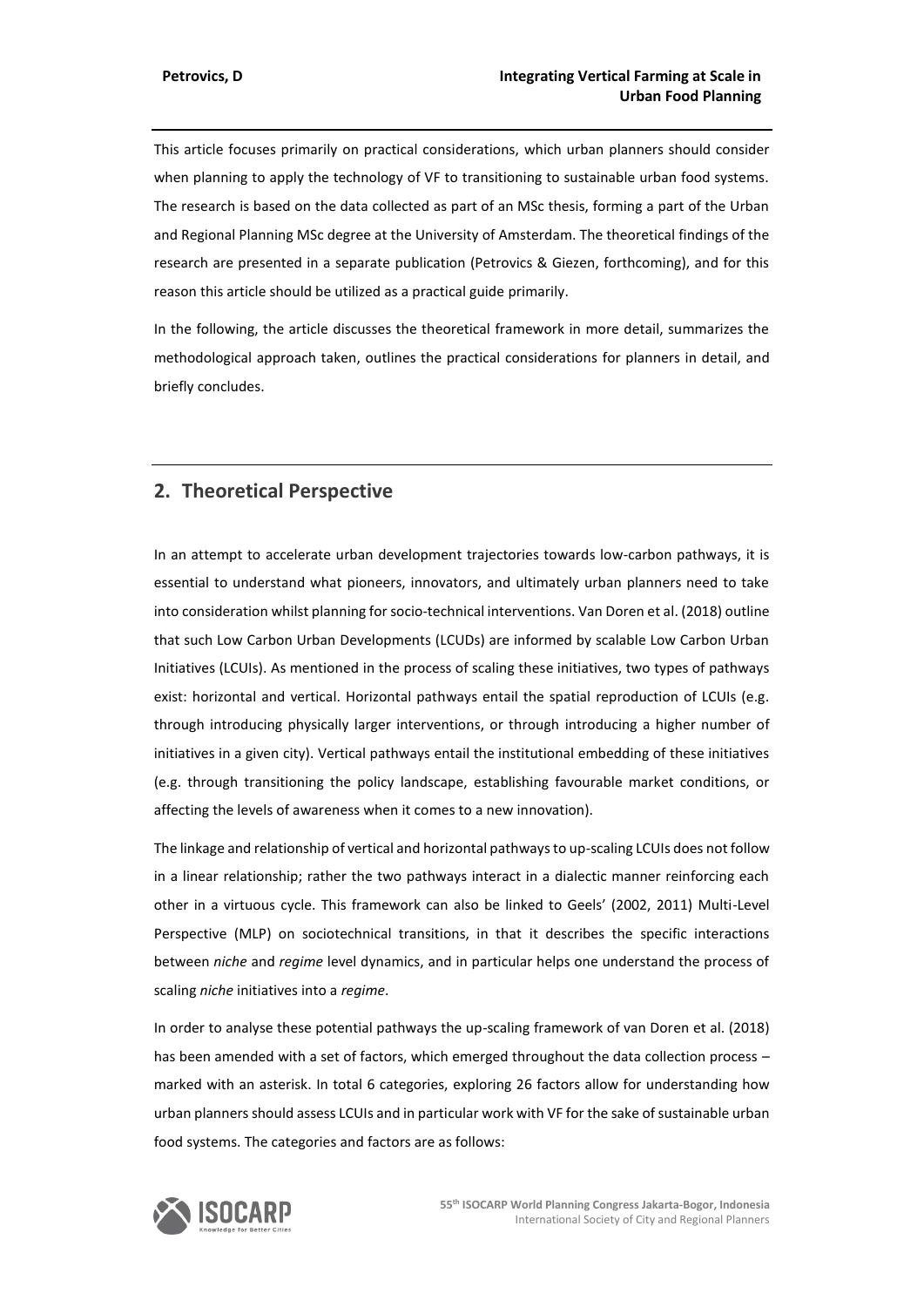### **Measures for LCUD**

- Financial Advantage
- Reliability
- Low Complexity
- Integrative Functions\*

#### **Operational Arrangements**

- Leadership
- Stakeholder Involvement
- Resource Mobilization
- Communication
- Logistics\*

#### **Policy Context**

- Regulatory Policy Instruments
- Financial Policy Instruments
- Informative Policy Instruments
- Political Leadership

• Trust in the Policy Framework

#### **Market Context**

- Low Capital and Instalment Costs
- Expertise and Skills of Supply Actors
- Information Availability
- Access to Credit
- **Energy Price**
- Market Dynamics and Conditions of Peripheral Industries\*
- Insurance\*

#### **Social-cultural context**

- Environmental Awareness and Values
- Consumption Culture\*
- Product Qualities\*
- Social- and Power Relations\*

#### **Natural and Built Context**

• Technical Compatibility

# **3. Methodology**

As mentioned, the research is based on the data collected for the completion of the thesis as part of the MSc degree in Urban and Regional Planning, completed at the University of Amsterdam. The research design took an abductive approach, and by this not only produced findings related to VF but also amended the set of factors outlined above. The primary method for data collection was semi-structured key informant interviews. These interviews were conducted with 17 experts working with VF in different geographical regions and capacities. The perspectives of these accounts span academia, consultancy, municipal officers, entrepreneurs, and investors. The anonymized accounts of these interviewees are marked with 3-digit codes. The practical considerations outlined below build on their accounts in combination with the slim literature existing on the applicability of VF as an innovation.

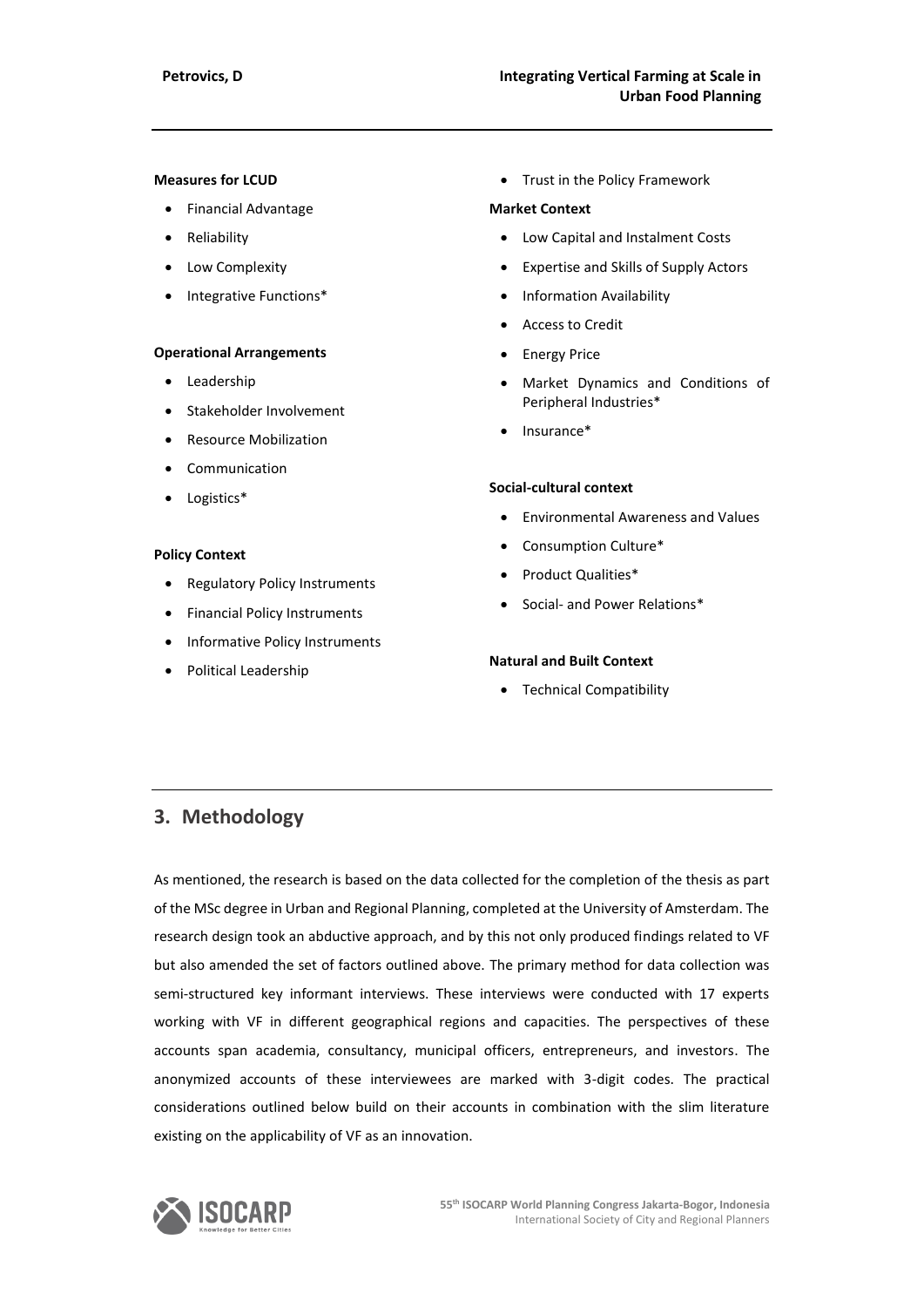# **4. Practical Considerations for Urban Planners**

The following section outlines the findings based on the amended theoretical framework of van Doren et al. (2018). As mentioned, the findings are based on the 17 interviews conducted in the spring of 2018, which follow three-digit codes for reference. The section outlines, factors falling under measures for LCUD, operational arrangements, the policy context, the market context, the social-cultural context, and the natural and built context.

## **4.1. Measures for LCUD**

*Financial Advantage.* The financial advantage and profitability of vertical farms is generally dependent on external factors and the business model of the farm. The external factors can be categorized on the lines of real estate and land availability, economic conditions affecting this availability, food scarcity, and the scale at which the operation takes place. As is generally the case with Urban Agriculture (UA), VF is also directly dependent on land availability and is hence receptive in periods of economic downturns, as vacant buildings and lots are more available, and accessible at lower prices in these times (004). This directly affects the viability and profitability of VF as well, especially if the business models consider the availability of vacant space necessary (017). Flipping this logic on its head, economic peeks produce competition in the real estate sector, which makes land less available to UA and VF (e.g. Amsterdam in the recent years) (012, 017). Next to this the scale of the operation also counts, as small-scale installations are not likely to be profitable. This is a typical example of capital expenditure intense industries becoming profitable at scale (011).

The business model related factors can be categorized on the lines of pricing and the ability to charge a premium, the potential for integrating multiple sites within one business, and the potential for integrating functions. Food scarcity and the distance fresh produce has to travel directly impacts the profitability of VF, as this is where premiums can be charged for local and fresh produce (011). If a city is dependent on imports it is sensible to introduce VF and there is potential to charge premiums on the fresh produce. Moreover, dependent on the economic conditions (as is outlined above), business models, which integrate different types of land availability can produce a financial advantage. For example, combining a small-scale, downtown demonstration project, which showcases the technology and produce to consumers, with a large-scale peri-urban

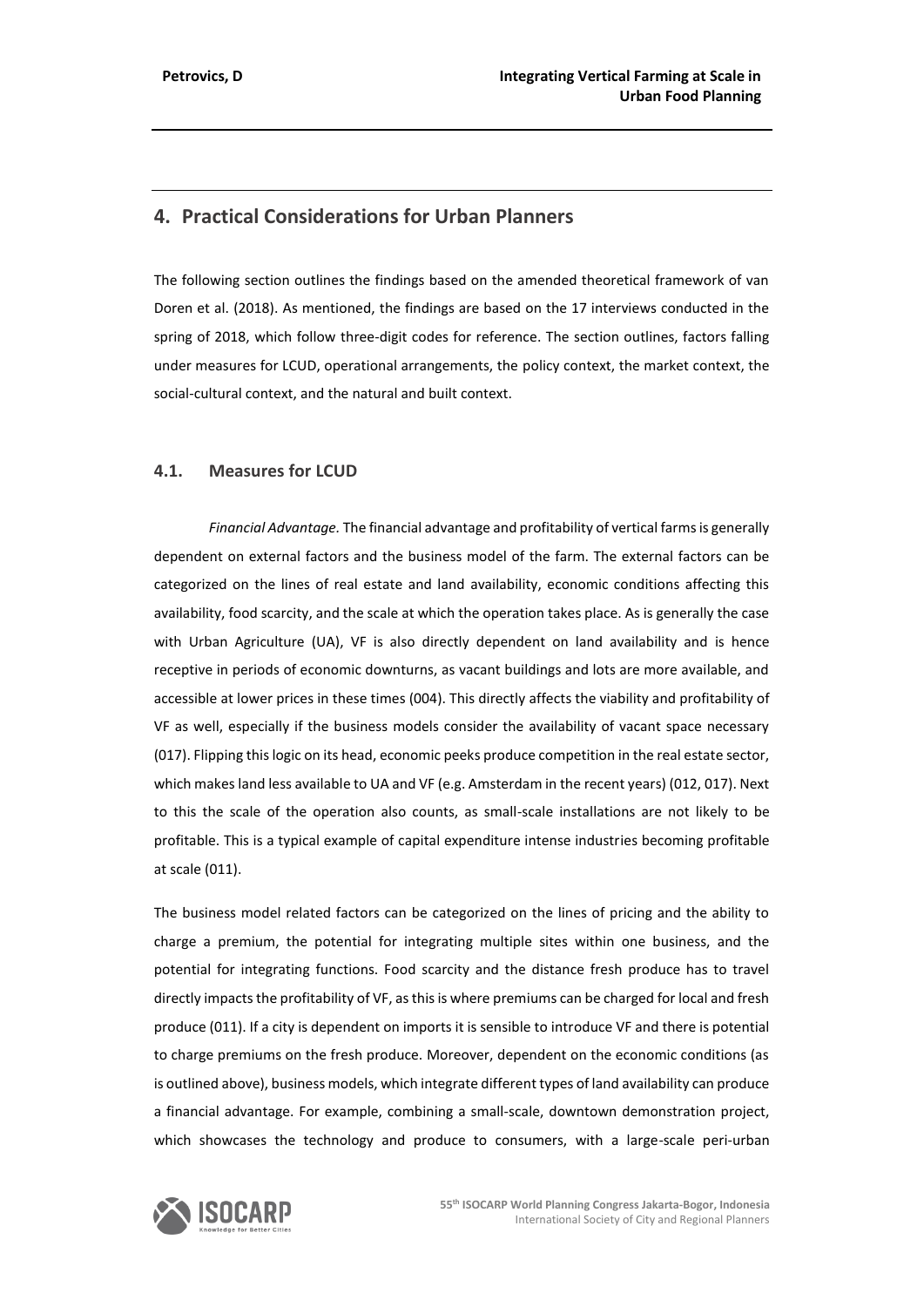production facility can off-set the incurred financial weight of high land prices in the centres of cities (013). A further type of integration, which can enhance the financial advantage of VF is to integrate functions by for example including some form of hospitality directly linked to the farm (017). This type of integration is explored in detail further below.

*Reliability.* In terms of horizontal pathways VF is reliable to a certain extent if the installations generally work in self-contained, replicable units or blocks, which allow for easy scalability. This is necessary, as VF is a form of CEA, as is discussed above, which requires tight control over all growth parameters. The production logic of CEA in terms of produce quality directly contributes to the reliability of VF, as the physical aspects of crops are fully controllable, meaning that the visual and aesthetic, the taste, the health and nutritional value, and the shelf life of produce can be directly controlled (010). Due to these factors, the logic of self-contained units has proved successful in the industry on various scales – e.g. InFarm introduced these types of units directly in super markets (InFarm, 2018), CoolFarm utilizes plug-and-play farms (CoolFarm, 2018), while Agrilution has created household level units the size of a small fridge (Agrilution, 2018) (008, 014, 016). The following account from an Innovation Manager from a large tech company working with VF components fittingly describes how this dynamic creates tensions, when one aspires to repurpose vacant space in cities:

*"I love the whole idea that you take space and transform it into a vertical farm. I love it but I don't believe in it, because with that it's not scalable. I always think you can take an existing old warehouse and build into it another house for vertical farm. But to make it really scalable you need to have always the same set up. […] You need to standardize modules which you can put somewhere, but it always needs to be and in itself an existing ecosystem and not relying on the real infrastructure which the warehouse has given." (016)*

This means that the reuse of vacant spaces is only possible if a self-contained unit is built within the given structure. This way the installation can fulfill the requirements of CEA and can contribute directly to the scalability of the initiative. All these points are however dependent on the knowledge of optimal growth recipes (light, temperature, humidity, nutrition, etc.), which is not yet present in the industry (004). Once these recipes are developed to a sufficient extent, automation and robotization can also enhance the effectiveness of VF (004, 013).

In terms of vertical pathways, the availability of horticultural technolgy and knowledge (e.g. extensive multi-generational knowledge in the Netherlands) can serve as a catalyzer as VF follows many of its principles (008). This being said, a structural restraint persists in terms of staple foods:

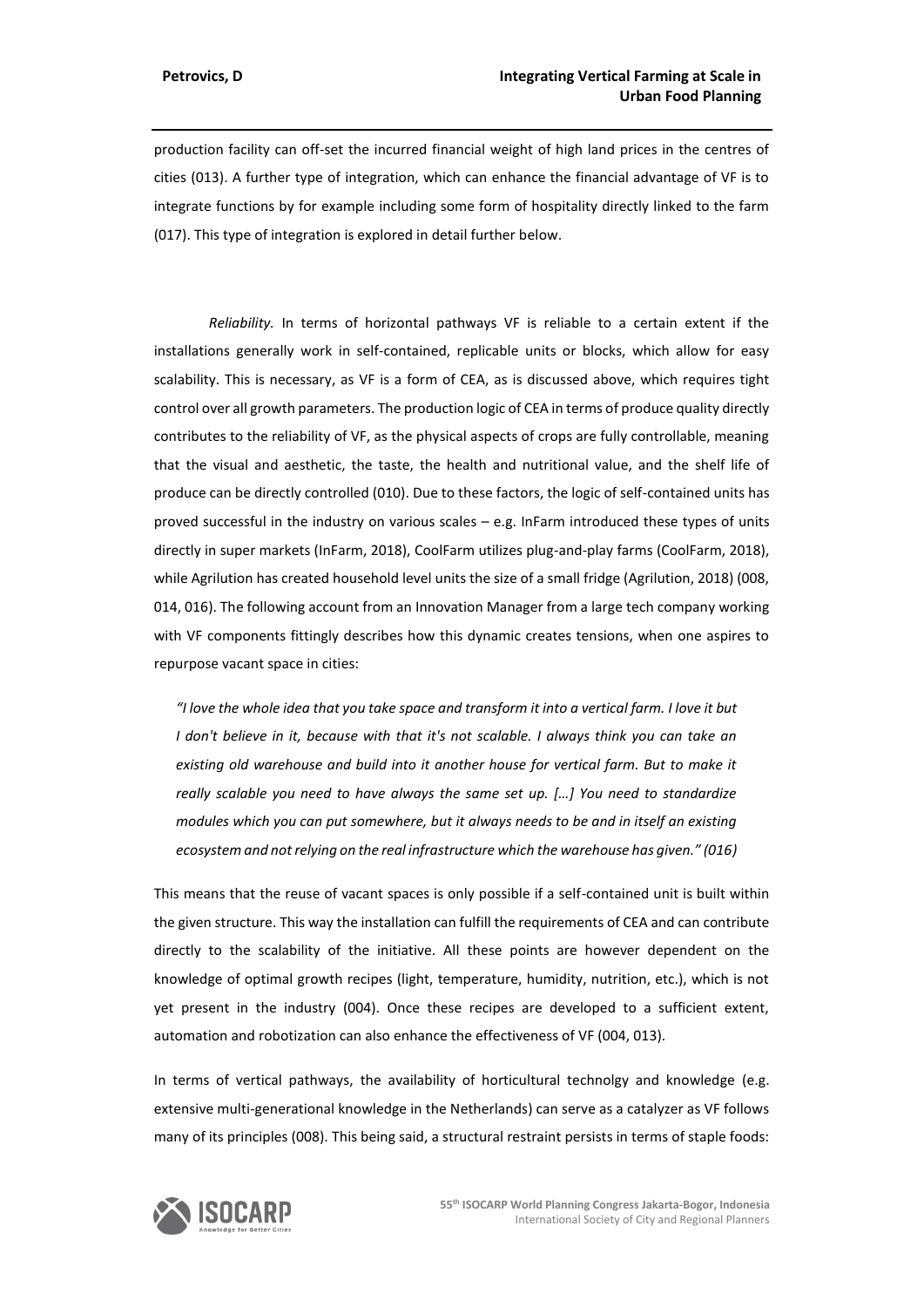crops, such as rice, potatoes, and corn are still difficult to grow in VF (008). Finally an urban planner responsible for green projects in Amsterdam suggested that viable, existing, and functioning examples make municipalities receptive to the technology, as this directly proves it's reliability in the eyes of public authorities. The mentioned example is GROWx in Amsterdam, and the way it is perceived by the municipality as a functioning farm (017).

*Low Complexity.* As mentioned before the availability of horticultural technology makes the technology utilized in VF available and reliable as well (009). This means that highly developed greenhouse and horticulture industries, such as the Dutch one, can catalyze technological developments as well and can play a great role in ensuring the reduced complexity of VF (015). Nevertheless a key caveat in the industry is that many startups and companies try to develop all of the technology themselves and by this try to reinvent the wheel, ultimately increasing complexity (013). This is unnecessary and risky, as it is better to focus on the core business model of a farm, instead of on developing every single component when such an industry is in the period of innovation (016).

In terms of horizontal up-scaling firstly inefficient practices are common, which reduce the effectiveness of individual plants (e.g. double scissor lifts moving up and down multiple times during harvest) (006), and secondly CEA makes it difficult to make use of vacant spaces due to hygiene considerations (bacteria and plant diseases), if not utilizing the above-outlined selfcontained units or blocks (004, 016). Next to this, a further factor that contributes to excessive complexity is that due to the recency of VF, start-ups typically work in silos and wind up developing all the components, which also means that there is no standardization for these components in the industry (e.g. trays, lights, piping etc.) (009, 006, 015). Nevertheless, initiatives are under way to remedy this – the Association for Vertical Farming (AVF) is pushing for industry level standardization (e.g. in components, and dataformats for control systems) (015, 016).

*Integrative Functions.* This emergent factorsis essential, as multiple interviewees outlined that the reliability, viability, and most importantly profitability of VF in this phase of innovation is dependent on integrating food production functions of a farm with other functions (003, 009, 002). These integrative solutions include firstly, functions for marketability (e.g. proximity of the produce and a story) (003), secondly, functions for environmental sustainability (ecosystem services, biodiversity, enclosing nutrient cycles, etc.) (003), thirdly, thermodynamic functions (e.g. cooling water to be used for district heating, or utilizing excess energy and heat from logistical hotspots,

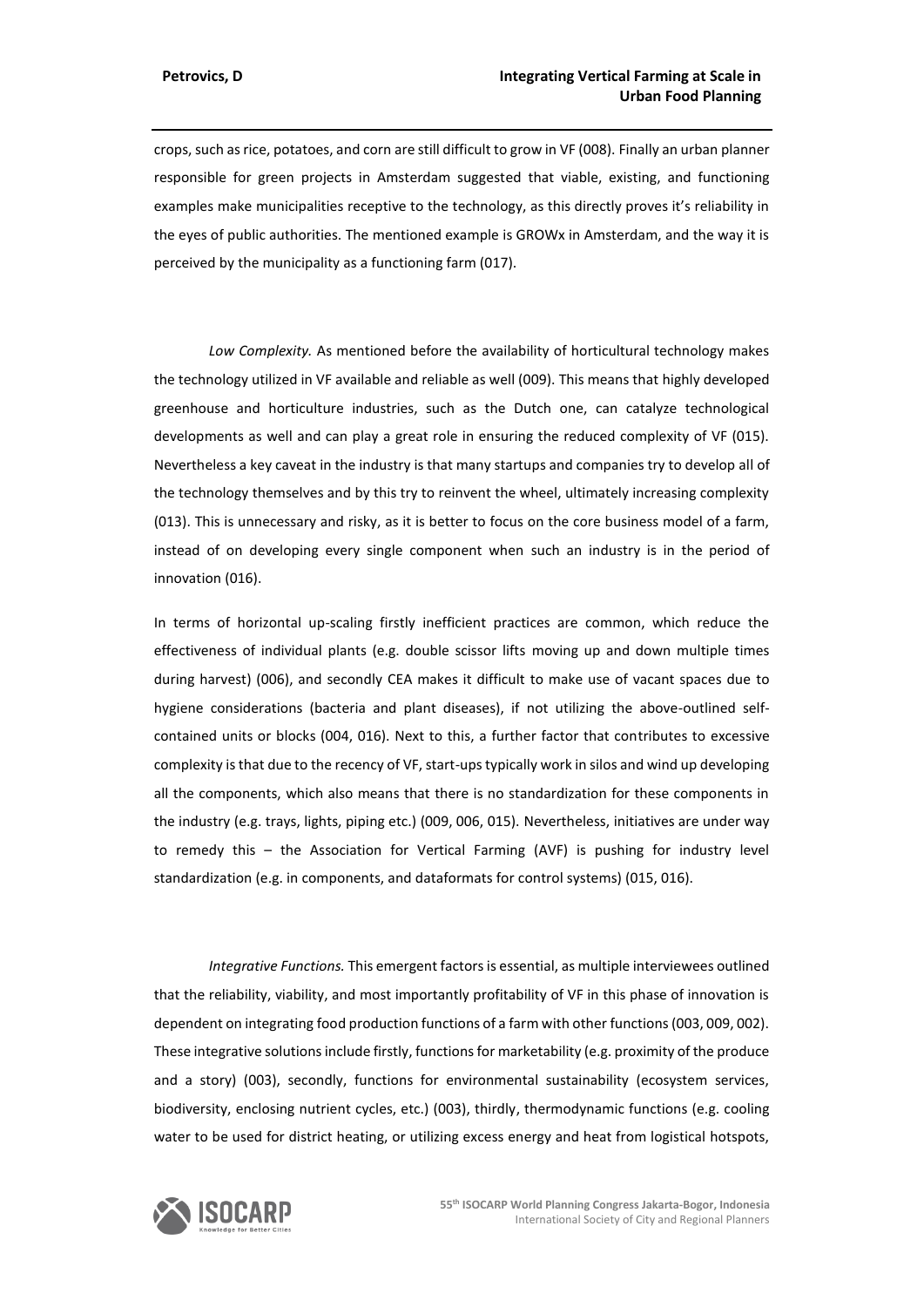server systems, or airports) (001, 003, 009), and finally, functions for educating the public (e.g. nursery visiting center, VF at public institutions [schools or hospitals] and public space) (010, 002, 007, 014). As a professor working with horticulture explained,

*"there is an advantage when your are very nearby where the consumers are; I think you should also take the opportunity to make the connection with the citizens, so make some part of your firm or the nursery open for public or that you have sometimes that they can visit so that they can see it. This is because they can't consider it as a factory, and in particular if nobody is allowed to have a look inside how it looks, they might have all types of ideas which are not correct." (010)*

Finally, functions for citizen engagement and community meeting points can also be introduced, in order to re-establish the social aspect of food in cities (009, 010). Such places are considered substantial, as this is "where people meet, discuss about food – this is extremely important for the evolution of community" (009).

In terms of vertical up-scaling this function mixing takes a different dimension. As a respondent outlined, dependent on desired goals, municipalities should directly push for and require function mixing (003). This respondent went on to describe the benefits as

*"all of a sudden your urban farming is a means to many different ends […] maybe you don't want to optimize for efficiency but for social impact." (003)*

## **4.2. Operational Arrangements**

*Leadership.* With regards to the role of leadership, the only opportunity outlined by interviewees was by a start-up working in Amsterdam, whose founder mentioned that next to their core three person team it is necessary to partner with visionary and powerful individuals who are vested in the project. He said this is absolutely necessary for the success of such an initiative (008). As he mentioned in explanation for why a tender for a farm was turned down,

*"You need individuals that are both visionary and powerful. And we had powerful people in that process. I'm not sure if we had some visionary ambassador in that project." (008)*

This account highlights the necessity of fitting leadership qualities not only to the extent of power but also in envisioning what is required for the success of a VF initative. Nevertheless it becomes questionable where such individuals can be found, as an account from a member of the

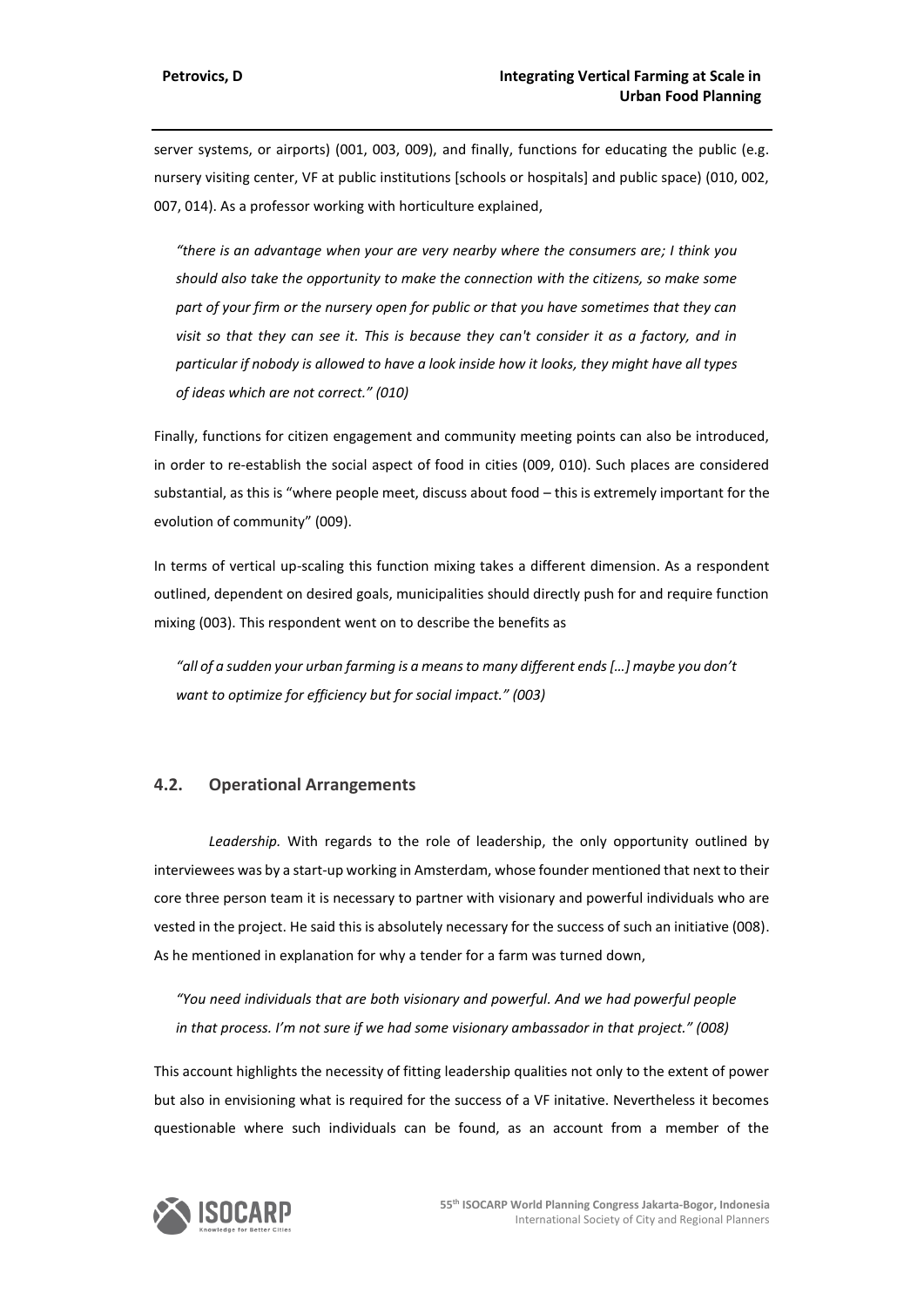Amsterdam Economic Board suggests, based on this logic cities would have to rely on "kind of superheroes, super engineers saving the planet" (001).

*Stakeholder Involvement.* Without conducting an extensive stakeholder mapping exercise, based on the accounts of the interviewees the following can be said. Generally the respondents indicated that the industry is disproportionately focused on engineering and technology, mostly dismissing social elements, which also results in a disproportionate focus on stakeholders in this realm (001). Nonetheless initatives exist, which can be understood as *niche* developments, such as OneFarm in Amsterdam, putting an inclusive approach as a centerpiece to its business model (008). Through engaging local community members in education activities and a volunteering program, they not only aim to open up the black box of the vertical farm to the public, but they also aim at utilizing locally available knowledge and social institutions (OneFarm, 2018). This logic was further extended to a systemic level by a member of the Amsterdam Economic Board. He suggested that outlining a vision for inclusive and participatory approaches to planning by involving all stakeholders from citizens through tech companies to farmers is the way to plan for the success of a food system (001).

In terms of engaging stakeholders necessary for conducting and maintaining operations to a sufficient and successful degree, it has been stated that due to the young nature of the industry, these necessary stakeholders (e.g. light engineers, data scientists, horticulture specialists, entrepreneurs) are not used to collaborating in this manner (015). Next to this there is no framework present yet for establishing this cooperation (015). This being said opportunities do lie in collaboration between *niche* experiments and *regime*-level actors, as was outlined by an Amsterdam based VF entrepreneur, who has set up a business relationship with one of the major lettuce producers in The Netherlands (009). In this sense it is not only resistance that originates from *regime*-level actors, but windows of opportunities also open for collaboration, which ultimately support the up-scaling of VF.

*Resource Mobilization.* VF carries an advantage in the sense that technical platforms (such as the control systems necessary for handling the production system) can be set up and run by relatively few people (008). This fact is furthered by the tendency of component prices to fall, enabling the per unit output of the VF industry to grow in financial terms. The recurring example for this dynamic is how the prices of LED lighting have decreased due to growing efficiency and broader availability (010, 011). Such developments can reinforce *niche* formation. Next to this due

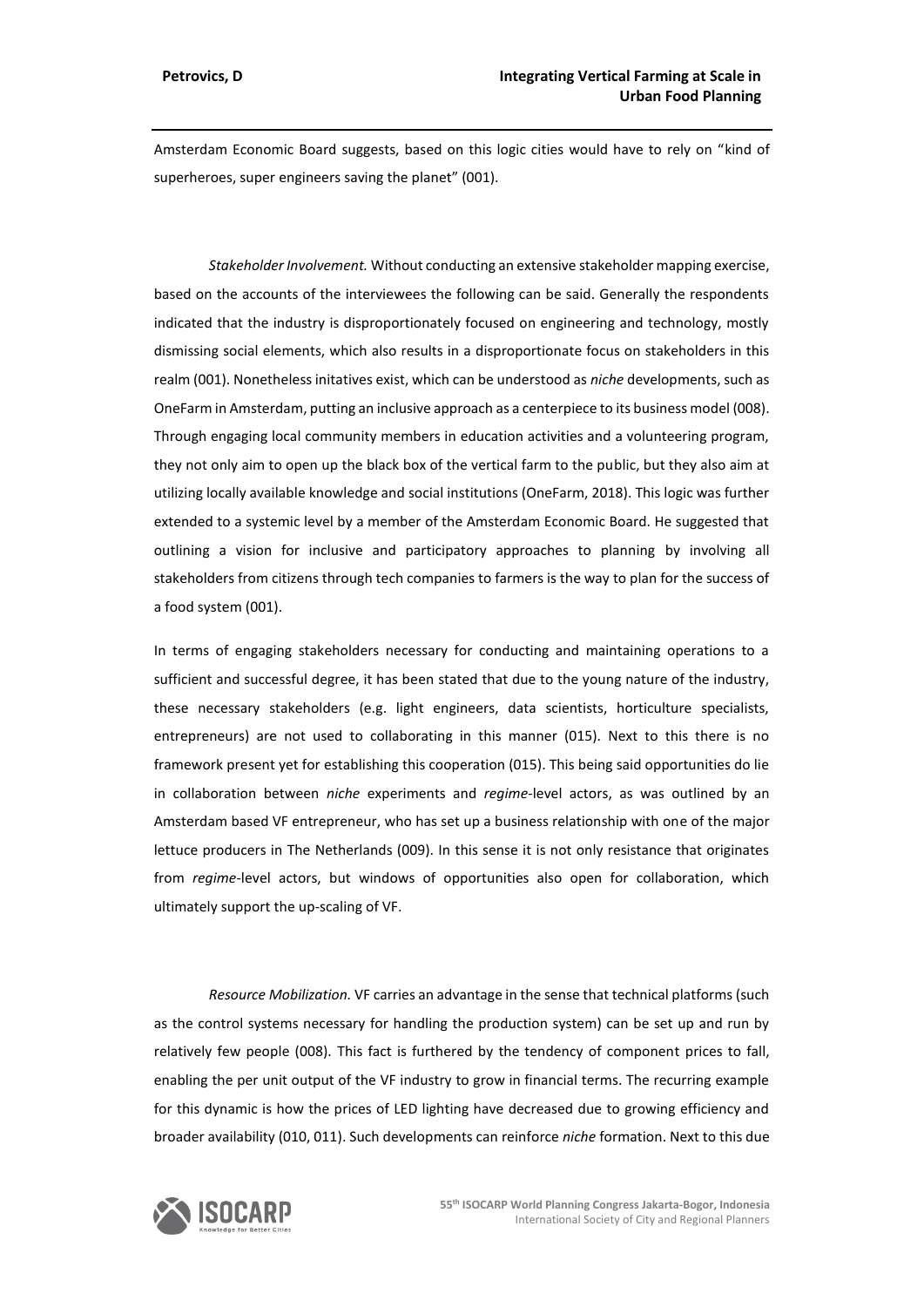to the small profit margin there is a general awareness in the industry of the necessity to utilize resources (human, electrical, and spatial) in the most effective and efficient manner (006). Nevertheless, as a sustainability consultant outlined, traditionally in the agricultural sector, there is a race to efficiency rather than quality. This means that there is a serious risk of recreating this dynamic in the VF industry, which could ultimately lead to a race to the bottom, hindering horizontal as well as vertical pathways to up-scaling (003).

*Communication.* The accounts regarding communication are not clearly categorizable as directly contributing to horizontal and vertical pathways, as they are applicable to individual plants as well as the resulting broader societal dynamics equally, if replicated sufficiently. In general, multiple intervewees suggested that there is a general lack of trust and fear towards new and innovative technologies from the public. The examples mentioned were primarily hydroponic growing systems and soiless cultivation methods (008, 014). Nevertheless with growing interest in local produce, great opportunities lie in communicating the proximity of VF produce (010).

*Logistics.* Once again, planning for interventions in the supply-side of food systems carries potential, if one thinks in systemic terms, which necessitates a focus on logistic systems as well (003, 006, 017). By looking towards integrated systemic solutions in terms of distribution logistics, and by creating an alternative scaled logistics system for distributing food in cities, the ultimate connection can be made between farmers and consumers. The principle *niche* experiment mentioned as an example for such a system is the FoodLogica experiment, which is a bike-based food delivery system aiming to "clean the last mile's of Amsterdam's local food system" (FoodLogica, 2018). If one aims at introducing VF from a sustainable urban food systems perspective, it is essential to conceive of this type of alternative logistic system. Next to this by connecting individual, local producers and end consumers, using such systems can result in "creating an economy of scale without actually needing to scale up yourself" (003). This is especially true as the larger a city, the larger the required logistics operation for scaling, and hence the more difficult it will be for individual plants to scale themselves (006). Next to this, as Steel (2008) outlines in detail, with the lengthy food supply-chains, countries such as the U.K. tend to create bottlenecks in the forms of food distribution centers. Hence, localizing food production and combining it with alternative logistic systems based on more decentralized solutions carries great potential in terms of establishing resilient urban and regional food systems as well.

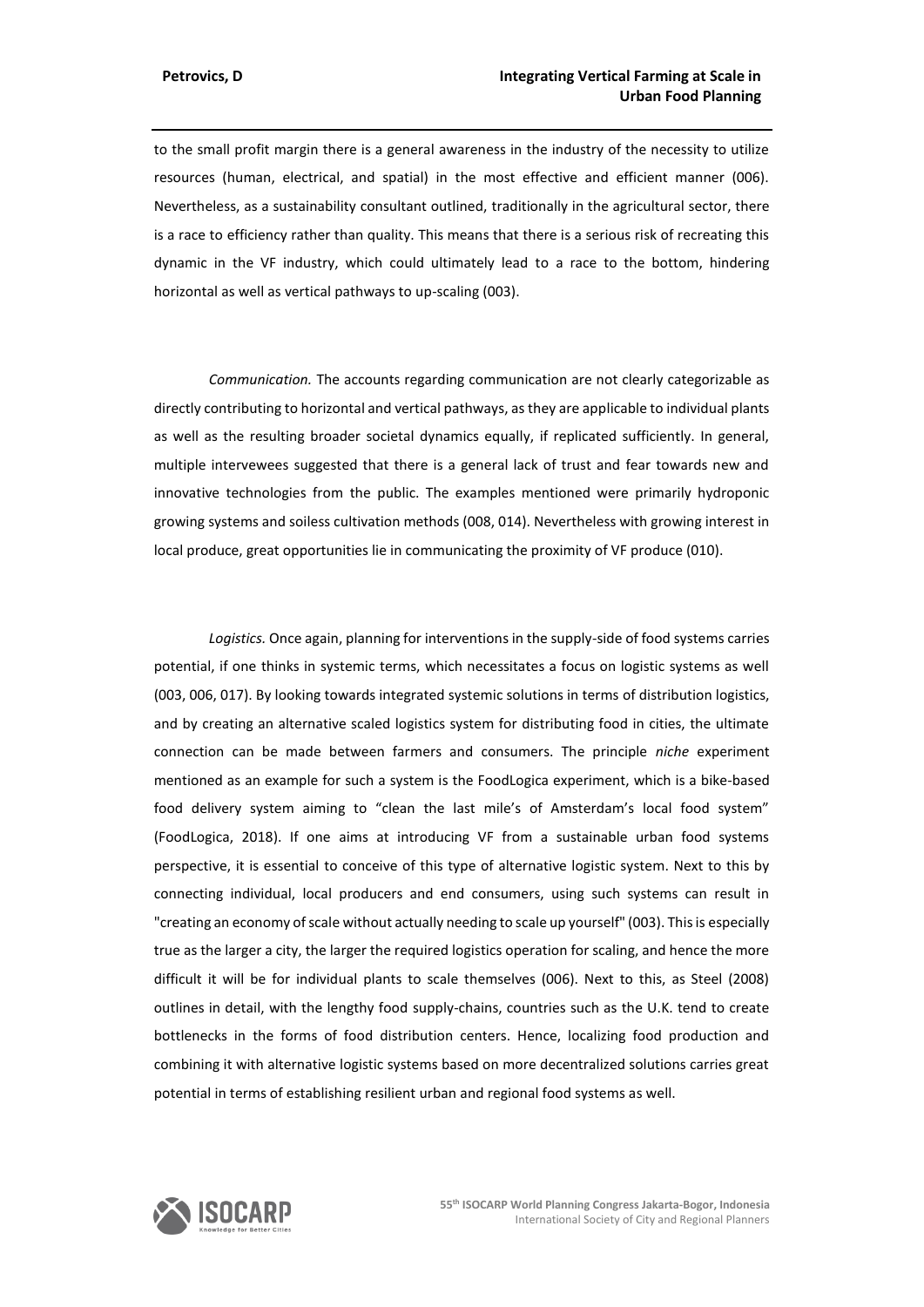## **4.3. Policy Context**

*Regulatory Policy Instruments.* In terms of VF this factor can be understood broadly as the role zoning regulation plays and the way municipal institutions interact with VF in terms of upscaling. Zoning is generally perceived as a barrier, however progressive municipalities have found ways to accommodate existing zoning codes. Moreover, establishing municipal level authorities responsible for food planning has pushed for more innovative approaches to city-level food planning and has created the *milieu* necessary for up-scaling VF. Nevertheless institutional barriers on the *landscape* level also persist mostly on the lines of bureaucracy, exemplified by difficulties arising from administrative boundaries, stringent health and labor regulation, and lacking harmonization of agricultural regulation across countries. In the following these points are outlined in detail.

First of all, most interviewees regardless of constituency suggested that zoning codes generally do not recognize VF, and do not fit directly in any category. It is not clearly industry, nor food processing, nor agriculture (008, 009, 010, 006, 011, 017). Next to this if vacant space is available, the zoning categorization (e.g. for a space originally intended for commercial use) becomes problematic in a similar fashion (009). Furthermore, the integrated use of electricity and water is a red flag for code enforcement officials, as was suggested by a supplier of horticulture technology components:

*"you watch the eyes of the officials when you say 'hey I want to run electricity-waterelectricity-water'- that's what you're saying right? You want to put irrigation systems and electricity together in a sandwich style" (006)*

Seeing that regulations are not yet ready to accommodate the socio-technical reality of VF it is also essential to take a step back from focusing solely on the codes and regulations, and to look at those resposible for applying them in practice. This same supplier cited above, suggested that the problem is not only with ill-suited and outdated regulation, but with administrators' and clerks' lacking awareness of how to apply them in the context of VF (006).

Despite this, flexible regulators who decide on zoning permits also exist as was outlined by a VF entrepreneur in Amsterdam (008). By utilizing categories of exception, VF can find its space within predefined zoning codes. This claim is further supported by what a municipal officer outlined: certain zoning plans allow for making case-by-case exceptions, as was the case in Amsterdam with GROWx (017). The same officer went on to describe the tendency of UA to gain prominence in zoning plans (017). He furthermore suggested that VF does not directly produce noise or smells that could be problematic for neighbourhoods (017).

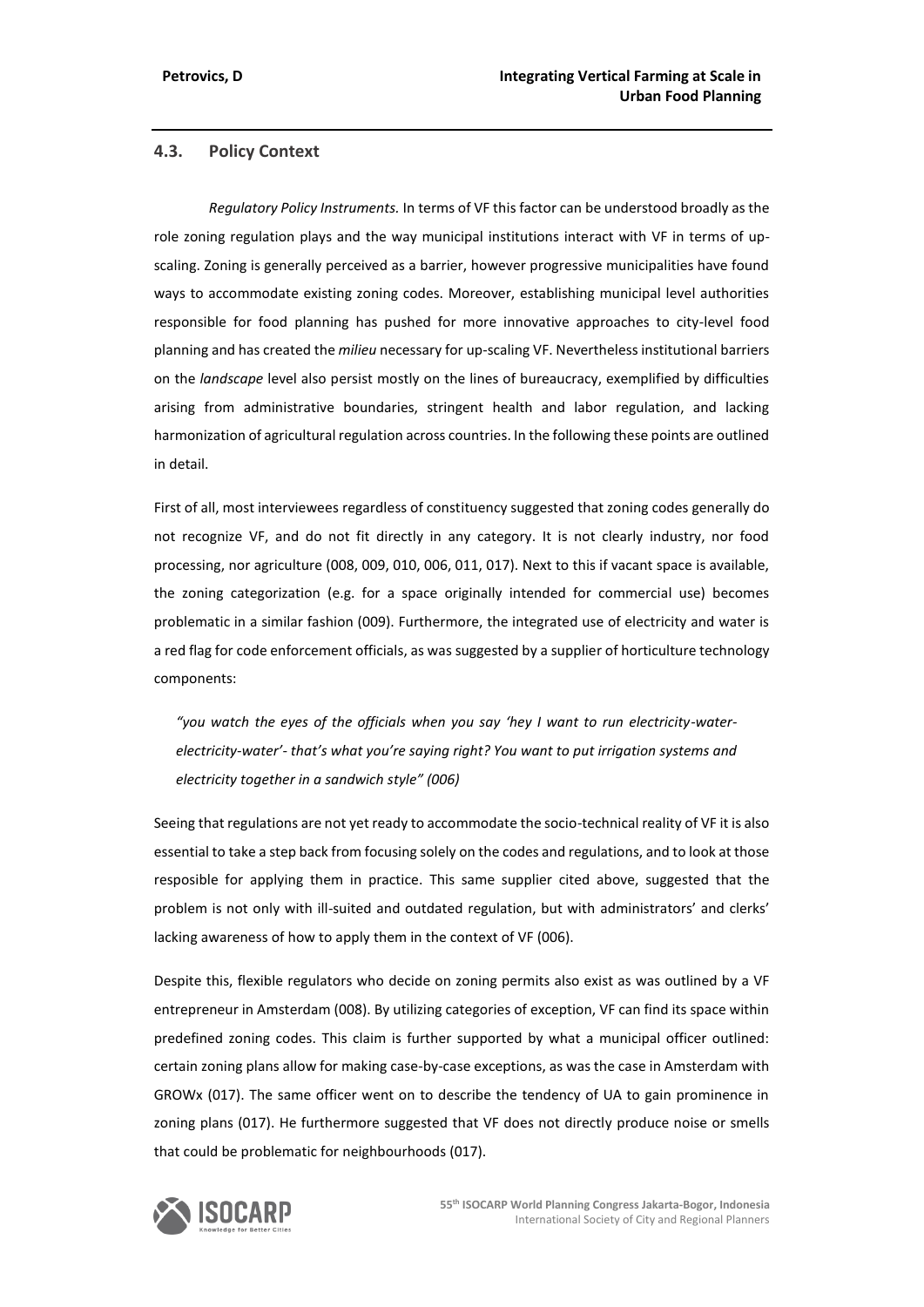In terms of vertical pathways, it has been suggested that the establishment of municipal level food councils can serve as an enabler, as these authorities can create fitting food strategies, where VF can become a key element (002). The primary example for this type of *niche* development mentioned was that of Amsterdam, which established its own council in December 2017 (FoodCouncil MRA, 2018). Next to this municipal level policy initiatives can also catalyze the development of VF. Pushes for sustainability and green agendas, as in the case of Amsterdam (Municipality of Amsterdam, 2015) and Singapore (Building and Construction Authority, 2014) were mentioned (015, 017), alongside the establishment of public food strategies, such as the *Good Food Strategy* in Brussels (Brussels Environment, 2016), or the *Voedselvisie* in The Netherlands (Natuur & Milieu, 2017) (015, 017). However, the key takeaway here is that it is necessary to make urban and vertical farming an explicit goal within public and municipal policies and strategies in order to see a systemic transfer of land to VF, as was outlined by an urban planner working with the Municipality of Amsterdam (017). A key consultant working at building networks within the VF industry fittingly suggested that,

*"It's not so much about just creating a vertical farm, it's really building a totally different environment with institutions, organizations. […] in the end I hope that you can say there is a better contribution to delivering fresh foods from highly productive, highly sustainable, and circular ways with a very low footprint." (004)*

This being said the reality of the regulatory landscape is one of extensive red tape, which slows and blocks innovation (002). This boils down to the following. Firstly, municipal and administrative boundaries do not always overlap with those necessitated by urban and regional food systems, which ultimately results in lacking communication, influence, and coordination (002). Secondly, stringent health (006) and labor safety (014) regulations also hinder the cause of VF in terms of vertical pathways, and finally, difficulties also arise from the heterogeneity of agriculture related legislation and categorization between different countries, ultimately hindering the up-scaling of an industry already riddled by an inadequate legislative environment (015).

*Financial Policy Instruments.* Multiple sources of public and private funding exist and are available to VF. This section assesses the public instruments primarily, as the private ones are described in detail further down. Among the public instruments are municipal level subsidies and loans directly targetting urban agriculture (and VF), alongside peripheral subsidies targetting  $CO<sub>2</sub>$ reduction, EU level funding through the *Horizon 2020* program, the *SME Funding Instrument*, and potentially the *Common Agriculture Policy* (CAP). Nevertheless the scope of these funds is relatively limited, and in general confusion persists on the accessibility of these instruments.

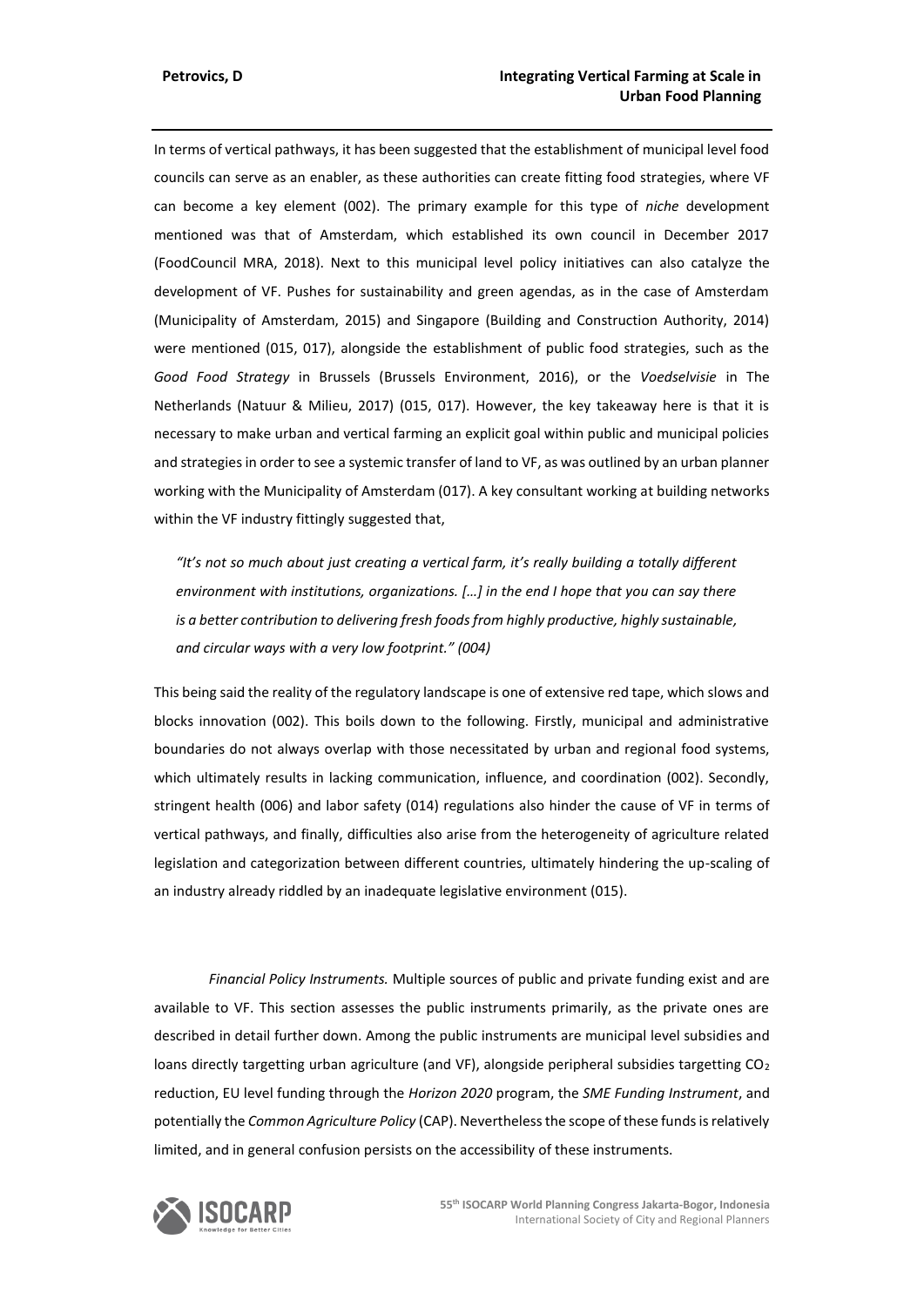In terms of municipal finance, the case of Amsterdam is illustrative, as small start-up subsidies targetting urban agriculture purposes, as well as larger loans for green innovation purposes targetting entrepreneurs in this field exist simultaneously (017). On the EU level, the *Horizon 2020* program has been mentioned multiple times as an available instrument (014, 015). Nevertheless it has also been criticized for the slow and inefficient processes, which can generally set back innovation (016). A living example for the success of this funding scheme is InFarm, a Berlin based VF company, which raised €2 million through this program (European Commission, 2017a). Moreover, an interviewee working closely with agriculture policy at the EU level suggested that the CAP is turning towards urban instruments and innovation in the field of agriculture more and more (015). This is exemplified by a Communication Paper published by the European Commission, titled *The Future of Food and Farming*, which mentions VF – for the first time – as an industry with potential for urban applications (European Commission, 2017b). Finally it was also mentioned by an entrepreneur that peripheral subsidies (targetting  $CO<sub>2</sub>$  reduction for example) also carry potential for this field and are an active consideration in their business model (009). Nevertheless, most of these subsidies generally target needs-based industry actors – for example the staple crop agriculture sector in the U.S. (006), or the large-scale farmers in the EU through the CAP (015), which can be understood as *landscape* level pressures creating resistance for up-scaling. Finally, the general accessibility of these funding schemes was accounted for as problematic by the same EU agriculture policy specialist (015).

In terms of vertical pathways, general willingness for municipalities to establish green agendas (017), the creation of platforms for knowledge sharing (e.g. Amsterdam Economic Board or the AVF) (003), and simple changes in EU legislation describing minimum acreage for qualifying as a farmer (015) can be mentioned as creating supportive environments for the dissemination of financial instruments.

*Informative Policy Instruments.* Based on the accounts of the interviewees informative policy instruments are clearly lax in the VF industry. This can be exemplified by the perception that vertical farms are generally seen as black boxes (009), which not only hinders societal acceptance, but also reduces the access to information on how to set-up and operate such an installation successfully. Next to this, simple information on for example the CO<sub>2</sub> reduction capability of VF is also not yet available, as was mentioned by a municipal officer working with the City of Amsterdam as well as multiple entrepreneurs (017, 008, 009).

A further problem arises from the general categorization of produce. There is industry-level confusion on how to categorize the produce, as it does not clearly fall into the pre-established

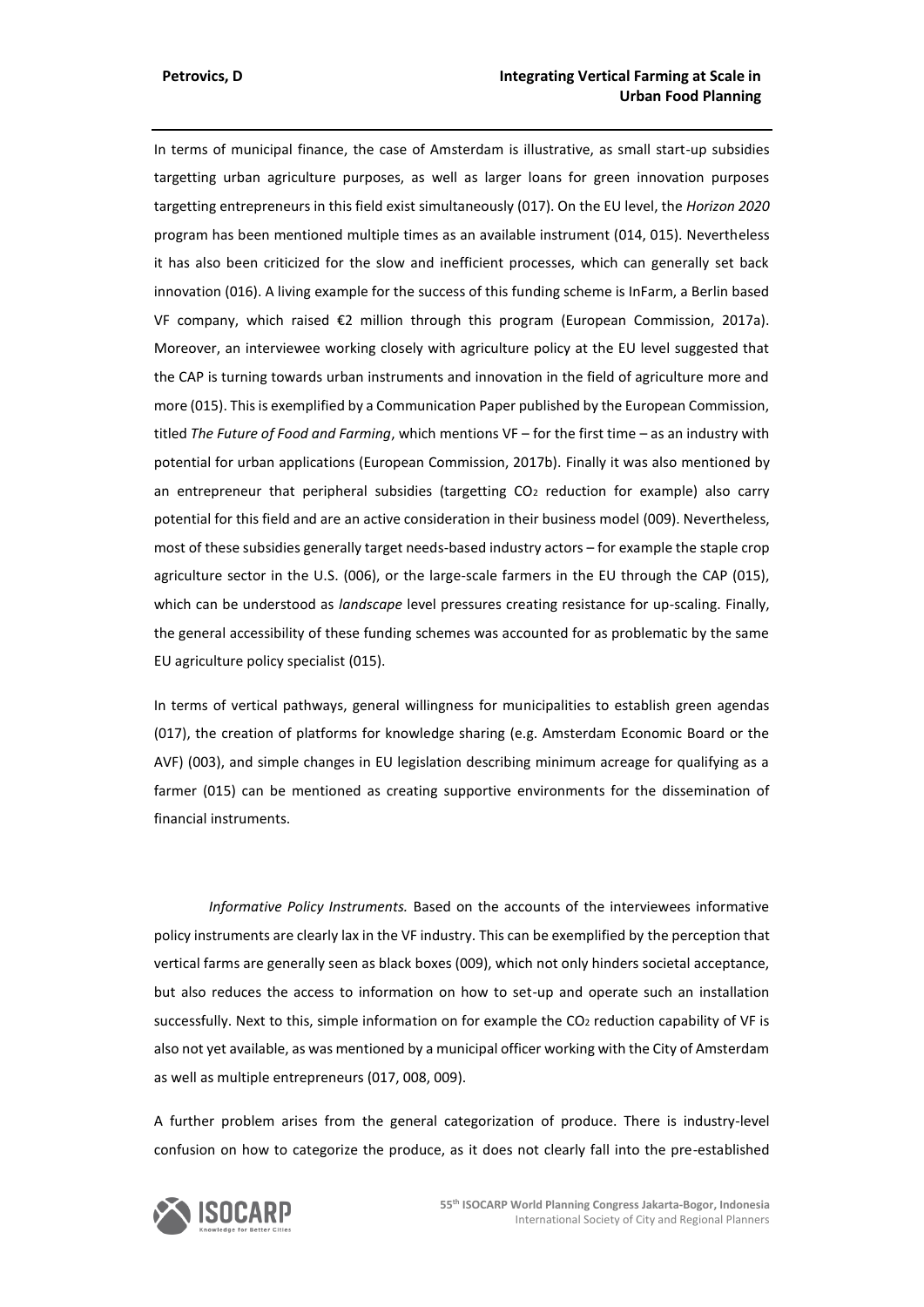categories of organic, non-organic, processed foods, and the like. (008). Besides, simple elements such as a label for VF are also not yet existent. As the head of a large tech company working with lighting solutions outlined,

*"it might be worthwhile seeing if there is a label that could on the one hand side guarantee quality and basically standardize quality a little bit. And on the other side trigger a discussion and explain to the consumers what it is you're doing." (013)*

This lacking label hinders both consumer acceptance as well as the necessary discussions that can push for the development and adjustment of food safety categorization and regulation (013, 014).

Finally, for vertical up-scaling it is essential to have supporting frameworks for initiating business processes. In established industries this would mean that farmers can turn to the ministries responsible for agriculture, and SMEs can go to the business bureau. Yet still, as a policy specialist outlined, VF has no such public contact point, which can setback the initial phase of starting-up vertical farms (015). As the policy specialist outlined,

*"One of the administrations should take this field and say, 'Okay, you are interested in vertical farming. You want to set up an activity, so come to us and we will advise you on the different stages you have to go through and the different partnerships you can enter into.'" (015)*

*Political Leadership.* Once again in terms of political leadership, progressive and forward looking municipal officers and institutions are of great importance. City Councils carry the opportunity to enhance VF (004), hence in an ideal scenario such authorities should also focus their work on UA and VF. This also means that food strategies should be outlined by understanding the food related practices of the consumer and citizen (001), as is also outlined by Cohen and Ilieva (2015). This being said it was also mentioned that Urban Agriculture is generally not on the agenda of politicians (003). Closely related, a significant problem of the AVF is that governmental authorities and public figures are not present to a sufficient degree in the industry association (011). Next to this, extensive involvement of public authorities can also hamper developments, as was outlined by an interviewee:

*"the government tends to want to be involved too much, so it really sometimes also slows processes down because they are so active in promoting it and trying to subsidize it that everything needs to be reported and that you can hardly do any work because you're continuously playing tour guide for the government." (013)*

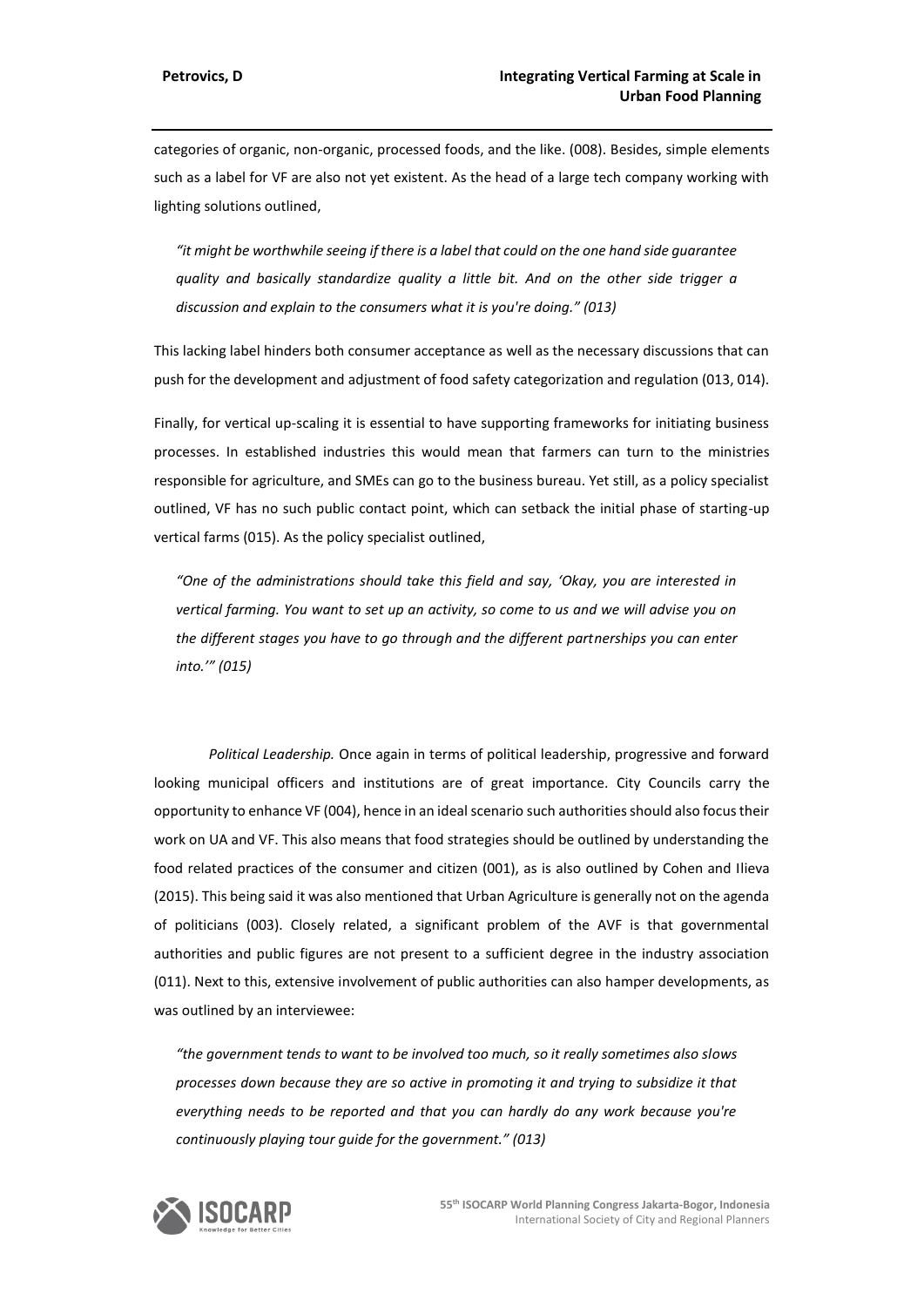Hence, political leadership is a necessary and a generally missing element in the VF industry, nevertheless if present it should be conducive to the goal of the farms, and not to the agendas of politicians and public authorities. Finally, the shifting nature from country level food diplomacy to city level food diplomacy was also outlined as a supporting factor (004).

*Trust in the Policy Framework.* In general, trust in the functioning of existing regulatory instruments is regarded as lax, considering that a fitting policy framework specifically targeting VF does not exist, as was outlined above. This is primarily due to the regulatory barriers that persist, the general policy landscape, and the fact that institutions tend to follow academic and entrepreneurial endeavors with a lag (008, 004). As the Chief Innovation Officer of an Amsterdam based start-up accelerator also working with VF mentioned, "the policy space usually follows the experimental phase" (008). In more systemic terms, this also means that considerations for food security, food planning, and the concept of a food chain generally are not integrated into the political and administrative systems of countries as of yet (002). Nevertheless, exceptions for these dynamics do exist as was explained by a researcher from the University of Wageningen: "There has been the example in the Netherlands for even a ministry on food. You know, not on agriculture but on food" (002). Such an institutional switch may seem of small nature, nevertheless concentrating on food rather than solely agriculture suggests systemic shifts, which could also prove conducive to the cause of VF. Next to shifting institutions it was also discussed that on a case-to-case basis soft-power mechanisms can come in handy exemplified by knowing government officials (013).

## **4.4. Market Context**

*Low Capital and Instalment Costs.* Virtually all interviewees agreed that VF as the most technology intense form of UA carries high up front costs (001, 005, 008, 010, 002, 016). Seeing that components such as LED lights, trays, pumps, and control systems, among others are essential, costs per  $m^2$  can add up to  $\epsilon$ 2,500 (009). This ties in with the reluctance of traditional lending institutions to support the up-start of VF projects, as well as the emergent Venture Capitalist (VC) funding schemes present on the North American context, as is outlined in more detail below.

*Expertise and Skills of Supply Actors.* With regards to expertise and the skills of supply actors, it can be said that the VF industry is in the beginning of the innovation cycle. This carries certain defining characteristics, which are also applicable to the field of VF; such as lacking industry-

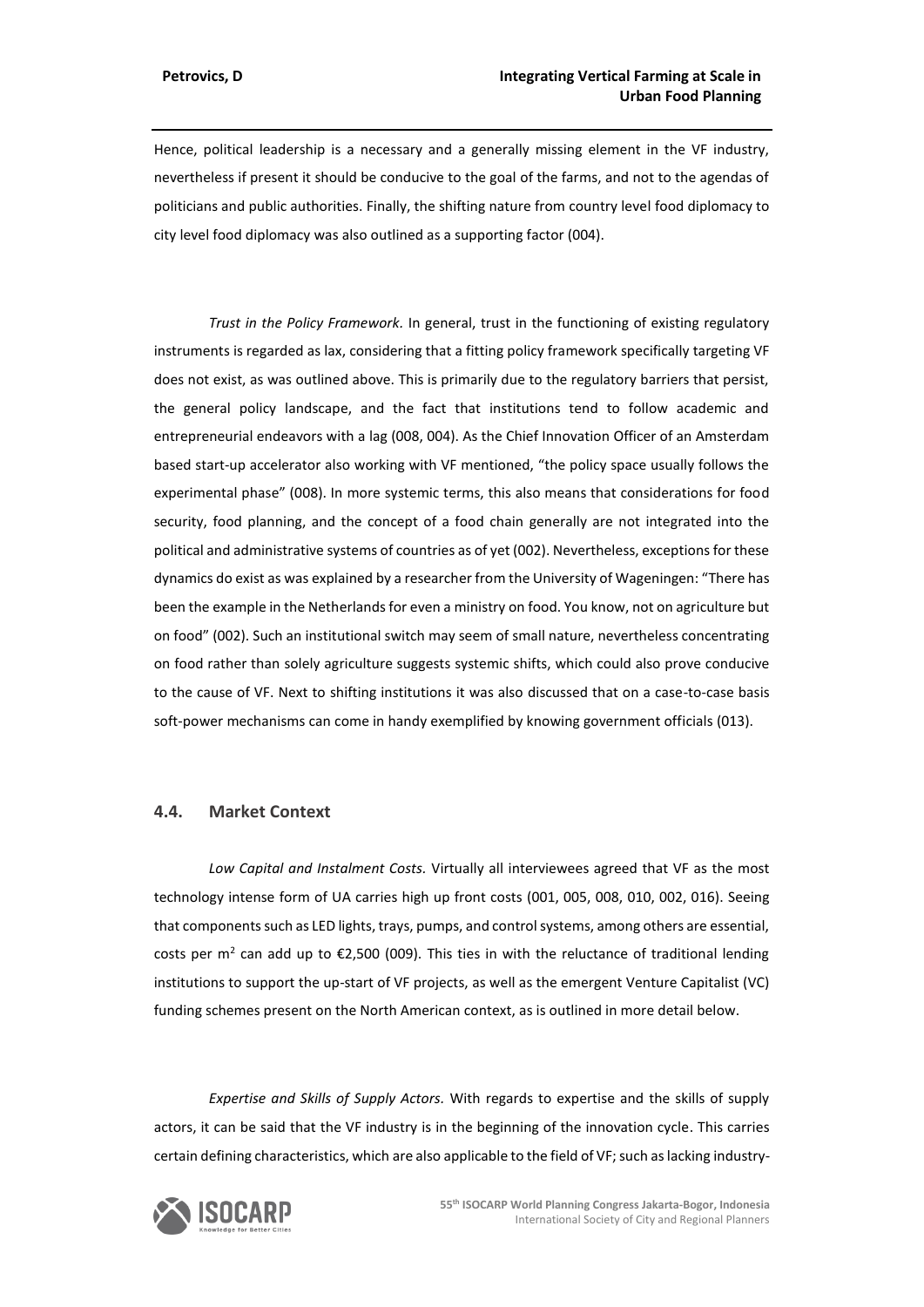level integrated and shared knowledge, the development of certain types of partnerships with research institutes, tension with *regime* level industries – especially the greenhouse horticulture industry, multiple individual failures, and the emergence of alternative business models, which challenge the incumbent *regime* from within. These are outlined here-on.

Firstly, multiple interviewees mentioned that there is lacking integrated knowledge, which would be essential to VF. As a Sustainability Consultant working with aquaponics systems outlined, "I'm basically looking for a plumber, farmer, chef" (003) or in other words "in terms of skill sets you need a slightly different set of yet unavailable skills. It needs a rare combination of plant scientist, farmer, data scientists, etc." (008). These accounts highlight two points. On the one hand, integrating this type of diverse knowledge within a multi-disciplinary team can be challenging due to the different backgrounds of the individuals, while on the other hand this set of knowledge is more available and affordable at scale (014, 003). This tension however is being slowly resolved seeing that more and more partnerships are established for knowledge generation at the *niche* level for example, by universities such as the HAS University of Applied Sciences collaborating with companies such as Philips through Public-Private Partnerships (PPPs) (010, 013, 016).

Secondly, it can be said that a great source of resistance comes from the traditional greenhouse and horticulture industries, which carry much of the necessary knowledge, as well as technological components required and suitable for VF (010). As is outlined below, this resistance can be understood as the *regime* maintaining its position, something that is particularly visible in the Netherlands. As a lighting specialist working with both industries outlined,

*"greenhouse growers are sceptical of vertical farming and they fear that as a kind of destructive instrument. These interest groups are not geared toward helping vertical farming." (011)*

A potential way forward from this systemic resistance is through the creation of alternative business models, which are on the rise in the VF industry. These models are based on flat hierarchies (016) and partnerships (009), which essentially produce efficient, transparent and innovative workflows, as well as higher levels of aggregate knowledge, which can catalyze changes and progress in the field of VF.

Finally, the role of public authorities should also be outlined, considering conflicting accounts persist. On the one hand, the inherent inexperience of municipalities towards VF combined with an experimental and progressive setting can result in municipal officers being open to experimentation and innovation, and ultimately allowing for the licensing of innovative forms of UA (002). On the other hand, this total lack of public experience with the industry can create

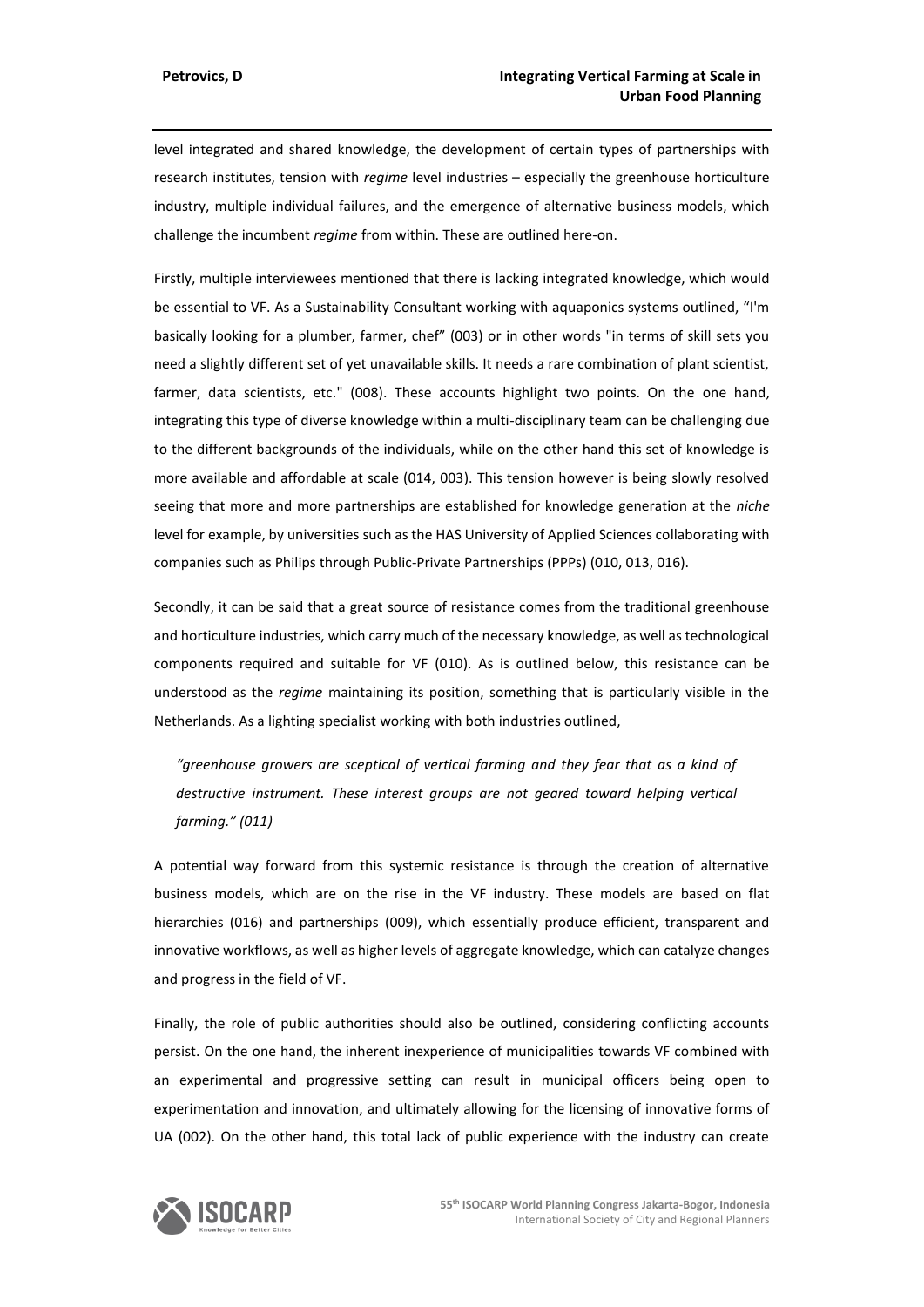tension seeing that municipalities generally struggle with various types of regulation, as evident from the afore-discussed issue on zoning. (002)

*Information Availability*. As previously mentioned, the principal problem with regards to information availability lies with the absence of knowledge sharing across the industry. This stems from 1.) entrepreneurs' lacking knowledge - closely linked to the required combination of specific but diverse types of knowledge, 2.) the structural conditions of the political economy, which push for working in silos, and 3.) the technological focus of the industry - rather than the required plant physiology focus. Nonetheless, certain pushes exist for uniting the necessary expertise and personnel, as well asto create a much-needed industry association. The first point – entrepreneurs lax knowledge – has been exhausted above; hence this section discusses the others.

With regards to the structural conditions of the political economy, it can be said that on the one hand, the trend towards neoliberalism has created a political economy geared towards competition, which inherently reduces opportunities for collaboration (001, 004). As a consultant working with business networks outlined, within this *landscape* pressure,

"Competition is a great good but if you do it in a collaborative way, you can learn from *each other." (004)*

Hence, competitive elements are crucial in such an early stage of an industry; nevertheless certain forms of collaboration are necessary for optimal results. On the other hand, in certain contexts the VC mode of financing also creates silos for R&D on the *niche* level, seeing that this form of financing is geared towards producing and patenting intellectual property (006). As a supplier of horticulture technology described the North American context:

*"In my experience 99 percent of the decisions made in the industry are about short term profit." (006)*

This account highlights that a pure profit-oriented focus is likely to produce an outcome of shortterm returns, and not long-terms transitions, which could benefit the industry as a whole. Next to this, the AVF is still not perceived as a full-fledged functioning industry association, which would be crucial for overcoming these types of barriers for the advancement of the field (011).

Furthermore, the focus of the industry is disbalanced and too concentrated on technological solutions. More focus should be paid to plant physiology (006), as this should guide the development of growth systems and not *vice versa*. As the afore-mentioned supplier of components outlined, "the industry won't ever grow until we focus on the plants" (006). The head

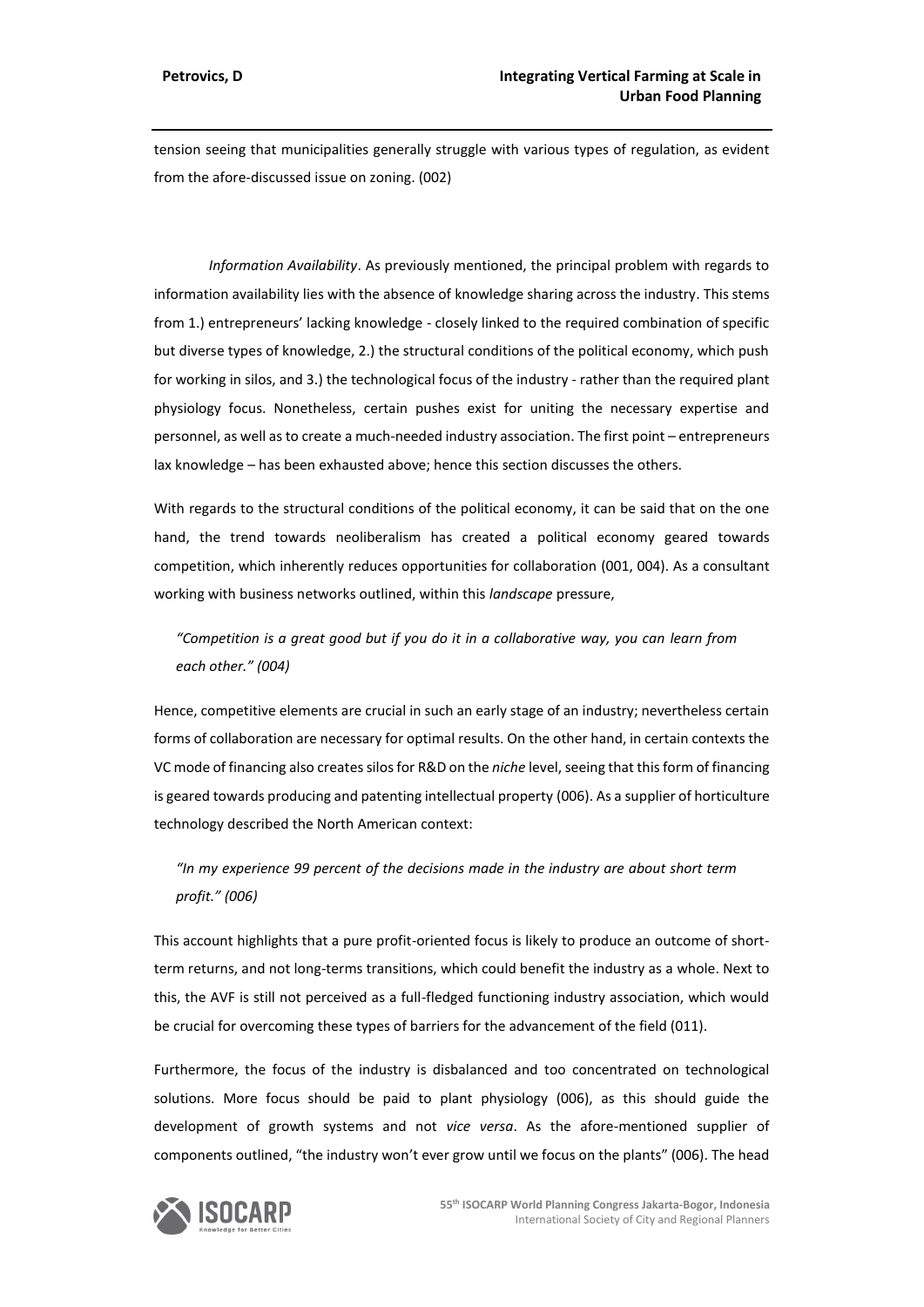of a lighting supplier company also outlined a misconception from the side of many entrepreneurs, namely that

*"people think you can just put racks into a warehouse, start growing microgreens and you're in indoor vertical farming, and you're going to solve the world food hunger." (013)*

By failing to develop plant physiology centered knowledge and growth technology simultaneously (013), the process of businesses focusing on building farms solely has been exacerbated. The key point here is that without the fitting operational knowledge, no farm can function optimally and hence the transfer of this knowledge is also necessary (016). An example for how this knowledge transfer can function in a beneficial manner, is the business model adopted by Signify City Farming – Philips City Farming at the time of data collection – which focuses on lighting technology as their core business model, and offers knowledge services after setting up plants in order to maintain the functionality of their business partners' installations.

This being said, pushes for sharing knowledge and integrating and consolidating the necessary information are under way. On the one hand private companies have pushed for business ecosystem approaches to industry-level collaboration. For example, MeetingMoreMinds based in Amsterdam focuses on building business networks, and has initiated such a process in the VF industry as well. Next to this, companies directly working with VF components, as for example Osram, also put building a business network at the core of their business model (004, 015). On the other hand, as previously mentioned, the AVF is gaining more and more traction (009). Sharing knowledge, shaping policy and legislation, pushing for standardization, and providing networking opportunities all fall under their core activities (Association for Vertical Farming, 2018). Nevertheless, certain entrepreneurs are generally sceptical of the AVF due to its young nature and overlapping personnel with private VF initiatives (009, 011). Two explanations can be provided nonetheless. From a structuralist perspective, the inherent competition of industry actors embedded in the landscape of the neoliberal political economy creates a general perception of distrust, which can mean that such an initiative is treated with scepticism. From the perspective of the innovation cycle however, it can be argued that the critical mass of VF initiatives has not been reached yet, which in effect hinders pushes for standardization, knowledge-sharing, and the maturation of the AVF into a full-fledged industry association (006).

*Access to Credit.* With regards to access to credit and funding schemes external to the above outlined public financial instruments, it can generally be said that traditional lending institutions, such as banks are reluctant to invest in agriculture (006). This is especially true for

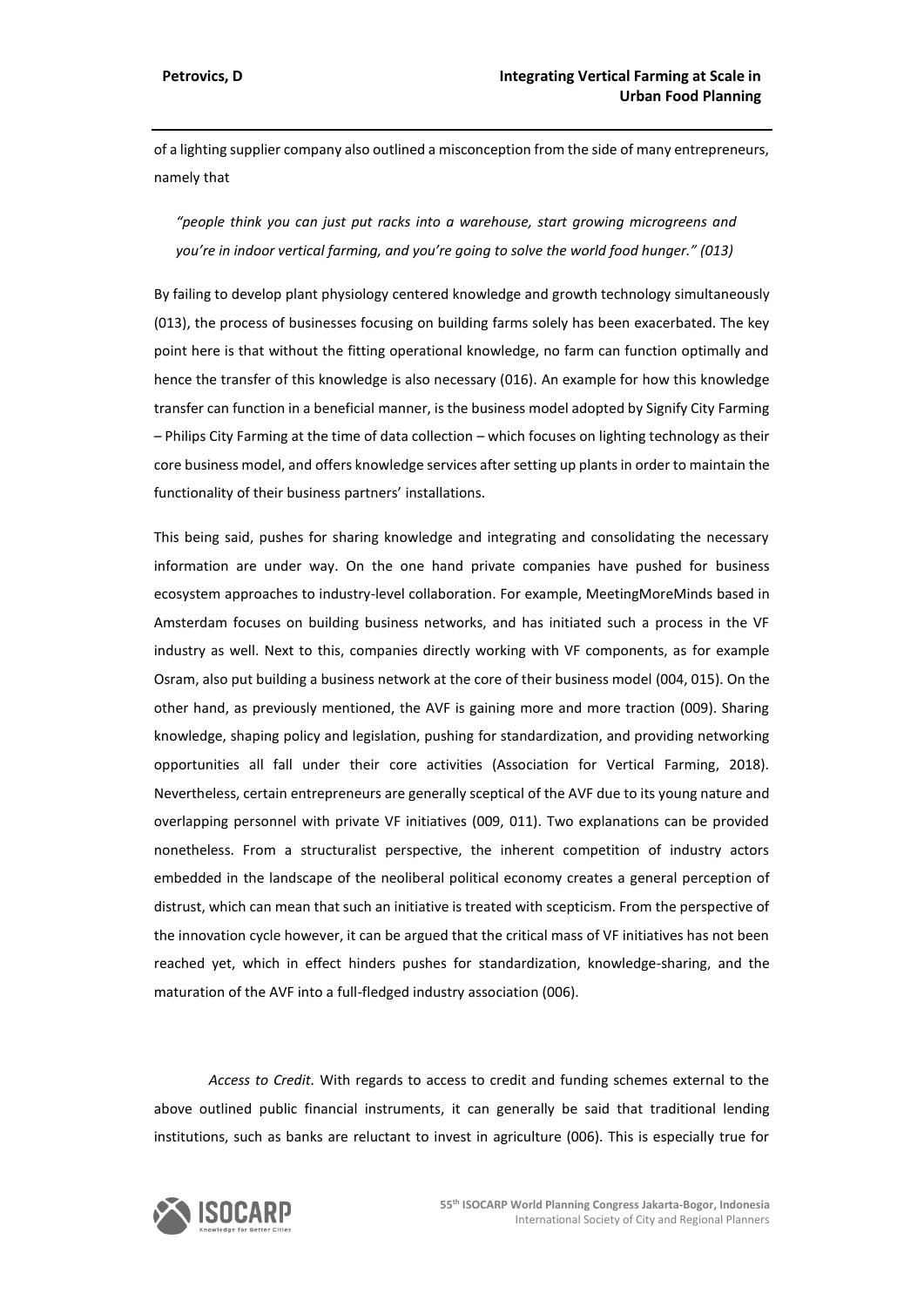Europe, where banks will generally not fund VF due to the high sales price per product (013). In the U.S. the iconic exception to this dynamic is the \$200 million investment by Softbank in Plenty, a *niche* VF initiative (Bloomberg, 2017). Despite the reluctance for traditional lending institutions to fund VF, other funding structures, which can be categorized as developments on the *regime* level also exist. Examples for this are large technology companies funding experiments, as is the case with BrightBox in Venlo supported by Philips (013), or start-ups receiving Foreign Direct Investment (FDI) as was the case of GrowX in Amsterdam (002). Next to this it was suggested that there is a growing trend for impact driven investment, which can qualify as a *niche* development (008). This being said in general it is still funding schemes originating in the public sphere that carry the potential to support the industry primarily, as is discussed above.

*Energy Price.* Energy is the most expensive factor when it comes to the operational costs of VF (009, 006, 002, 014). This means that any kind of dynamic present in the energy sector will affect the operations of a vertical farm to a great extent, and is worth exploring through the accounts of the interviewees. Without conducting an exhaustive review of energy sector market dynamics, those explicitly mentioned can be categorized in two clusters: price volatility and dependence on the energy price, and structural availability of (renewable) energy sources and their relation to the grid. In terms of price volatility, a general *landscape*-level trend of decreasing energy prices is perceived as conducive to the growth of the industry (008). Moreover, the high degree of dependence on local energy prices makes it questionable to what extent VF can be a solution deployable universally regardless of market conditions (010). This fact is further intensified by the conceived opportunity to make case-by-case energy deals in order to enhance the reliability of affordable energy access, however interviewees expressed that it is difficult to strike these caseby-case deals with energy companies (009).

This being said, the structural changes, which the energy sector is undergoing also have to be outlined as respondents highlighted tensions here as well. Firstly, decentralizing tendencies in the energy sector carry decentralizing tendencies for the supply-side of food systems as well (016). With growing availability of power in remote areas – where elements of food crises are also more present – the potential to set-up VF without dependence on centralized supplies of grid-connected power grows. Secondly, it was theoretically outlined that VF could balance energy peeks and dips in grids due to the flexibility of growth cycles by for example reversing the day-night rhythm in a farm to reduce the peek loads on the grid (016). However, this requires careful planning and understanding of the energy infrastructure, as well as the energy up-take requirements of farms, as VF can also put extreme pressure on the grid (002). Thirdly, with regards to renewable energy

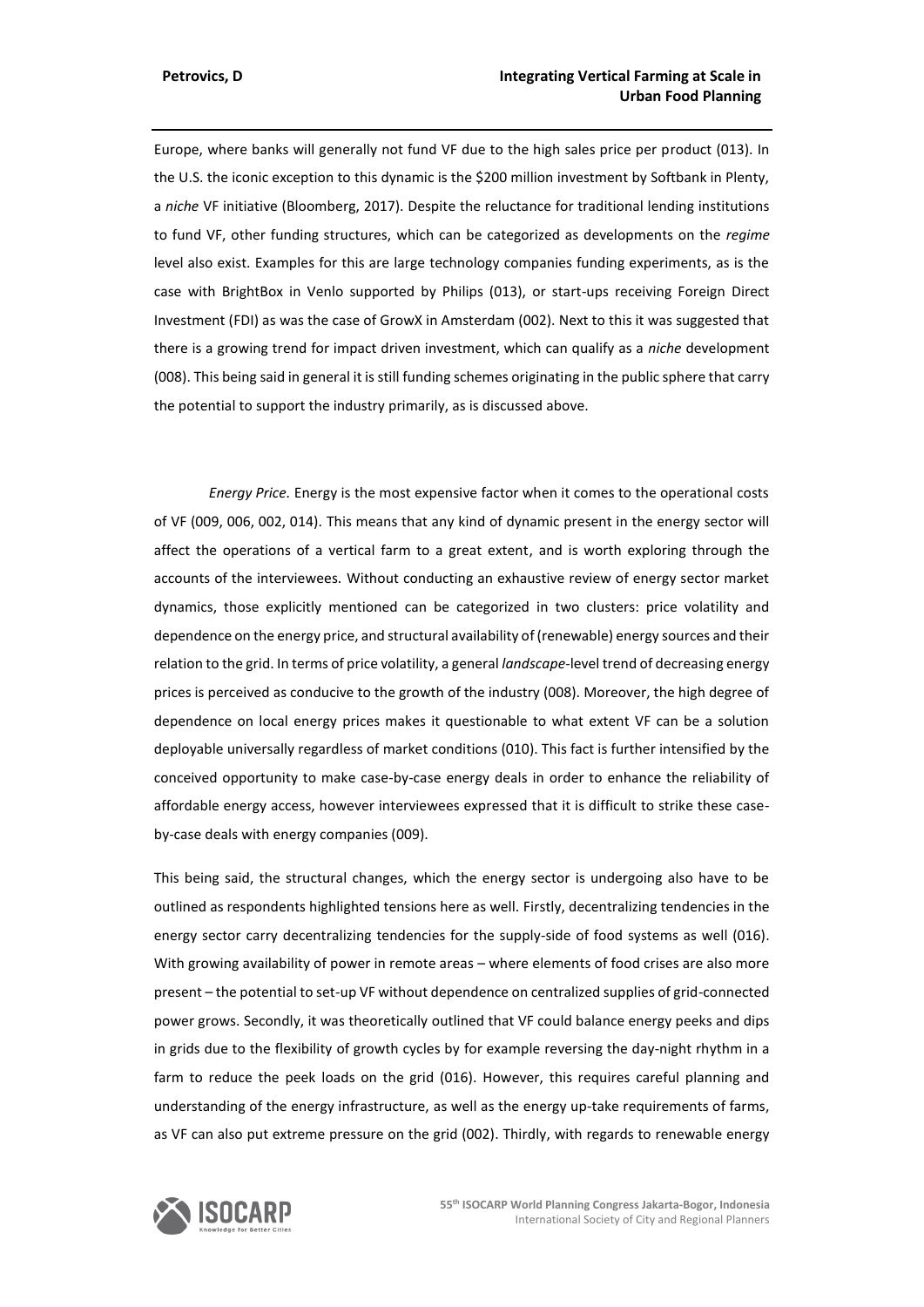sources, a number of entrepreneurs pointed out that in their experience it is not possible to cover energy demand by only renewable energy sources (009, 015). This is mostly due to the fact that most VF facilities are not yet at the scale where they can make use of on-site solar energy (006). Furthermore, utilizing on-site renewable energy sources increases the complexity of the farm, which seeing that the industry is still in the early phases of innovation increases the risk of failure (016).

*Market Dynamics and Conditions of Peripheral Industries.* This factor is essential to consider as seemingly peripheral industries carry great potential for developments in VF. Changes in other industries can affect the market for the produce and the prices or availability of growth components. The primarily example mentioned for this dynamic can be found in the North American context, where the legalization of cannabis is creating a new and controlled market for plant growers. As was outlined by a growth component supplier, the opening of a regulated market has attracted traditional horti- and floriculturists to grow cannabis, leaving their initial markets with an undersupply. The resulting changes in pricing have produced a market environment, which allows for new industry players to enter the market with more capital-intensive production methods, for example VF (006). This point highlights that seemingly external market dynamics can have a direct impact on one specific industry.

*Insurance*. The final point that did not fit the categorization of van Doren et al. (2018) is related to the role insurance companies and their requirements play in blocking VF. In general it was suggested that insurance companies set the requirements for extra technical additions from a health and safety perspective, by for example requiring sprinklers above the plants incase of fire, which directly effect profitability in terms of upfront costs (010, 013). Furthermore, the general perception is that insurance companies are sceptical of business models aimed at retrofitting old buildings by for example reducing the maximum floor load when installing piping (013). This factor can seriously hinder the potential for reusing vacant space.

## **4.5. Social-cultural context**

*Environmental Awareness and Values.* In terms of awareness and values two main clusters should be outlined: 1.) general consumer attitudes towards VF and the surrounding dynamics, and 2.) broader societal developments in terms of food related environmental attitudes.

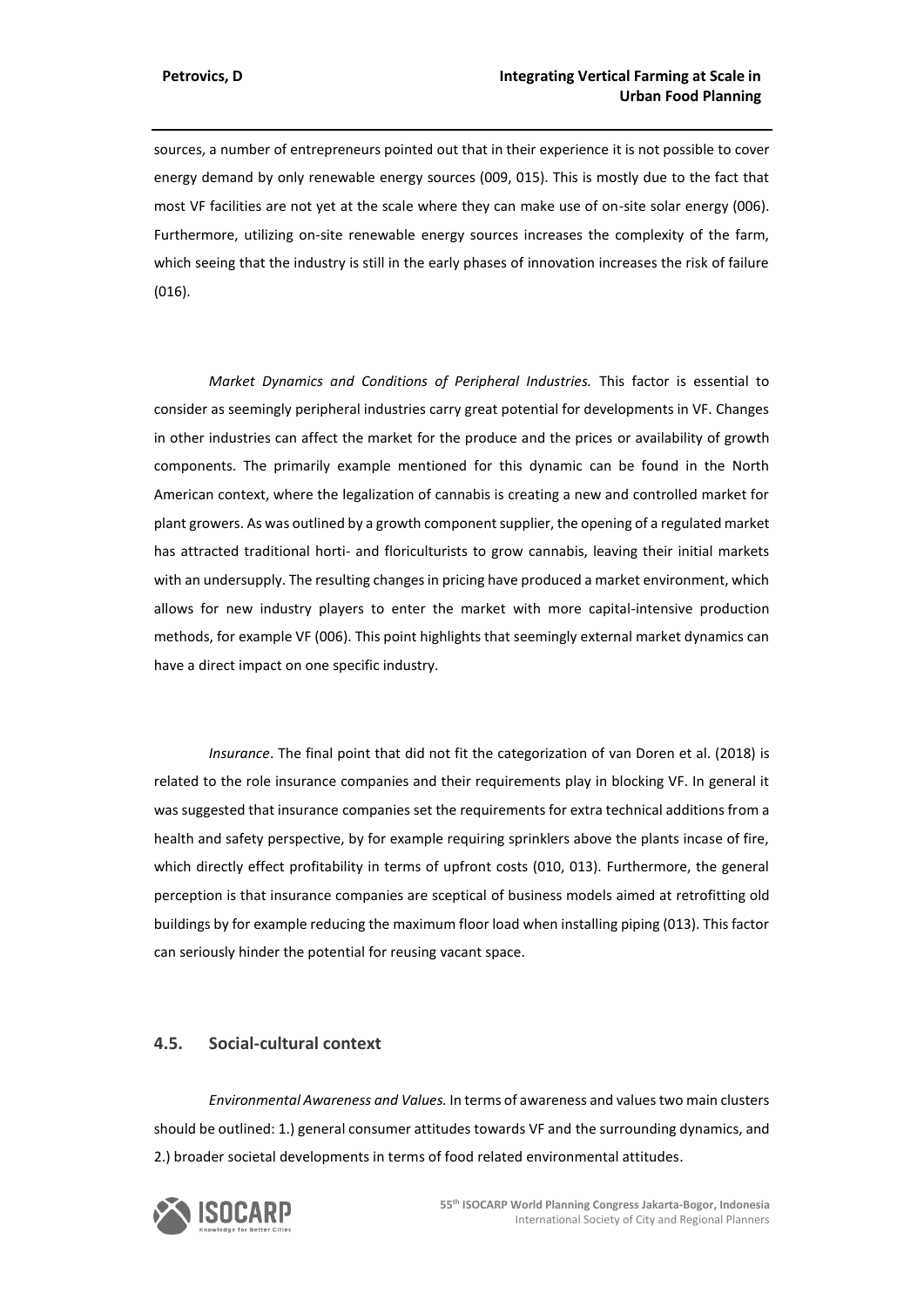Most interviewees agreed that there is general perception that that VF is not natural (009, 010, 014, 015, 016). In response to this, an Amsterdam based VF entrepreneur suggested that,

*"for me it's completely not natural that we have cities with more than 10 million inhabitants. […] I would really like humanity to be established in a way that it is spread equally around the globe; we would be okay with growing everything through organic methods and permaculture. That would be perfect, but is it natural to have cities with more than 10 million people? No."*

In the eyes of those working in the VF industry, these perceptions also stem from opinions based on half-information stemming from the early phase in the innovation cycle (008), and generally lacking awareness of how food is produced (009, 010) and how food systems function (001). As a Dutch interviewee outlined, "we are not aware that food is anything else than a given" (008). In a similar conversation a Germany based VF project manager outlined that their company's existence is legitimized by placing VF at the crossroads of fresh food production and reducing environmental impact. She suggested that this is necessary as "we're all very demanding global citizens that want everything all at once" (014).

Nevertheless, there is a general growth in media attention (010) in the topic on the one hand, while on the other hand it was mentioned that VF specifically carries the same educative potential as traditional soil-based UA when it comes to citizen engagement on the local/neighbourhood level, as was explained by a municipal actor (017). It was also suggested that the general gap in the knowledge about food systems can be potentially addressed by appealing to the tech-savy generation(s) through engaging them with agricultural food production in this manner (015). Next to this, on a more *landscape* level, consumer level pushes to buy more local produce (006), the adjoining (global) sustainability agendas, such as the SDGs (004) or growing discourses on circularity, as for example in The Netherlands (006) carries the potential to support VF in terms of shaping mind-sets and behaviour.

This being said, it is essential to point out that efforts to raise awareness about food systems should also conceive of VF in this context. As the same Germany based project manager suggested,

*"vertical farming particularly in urban city centres shouldn't be seen as a replacement for a local agriculture system that already exists. It's more about really re-shifting our focus onto regional produce and urban food systems [...] the cities themselves can become selfsufficient in their fruit and vegetable needs." (014)*

In this sense, VF is an element of a larger systemic solution targeting regional and urban food systems as is also outlined by Forster and Escudero (2014). Finally, a key point raised by an

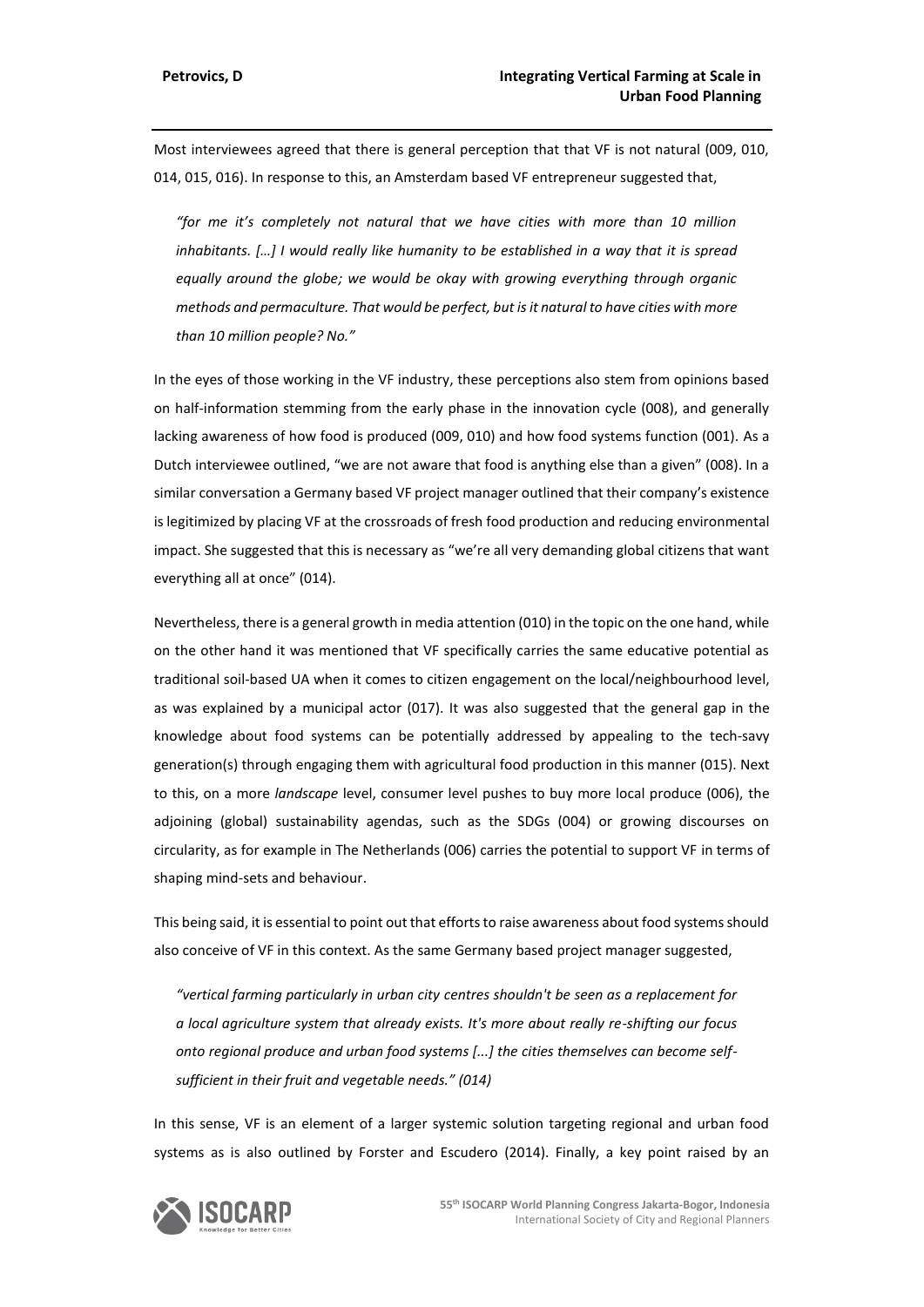entrepreneur is that the scepticism towards VF in terms of it being natural or not can be a catalyzer to open conversations about food systems at the consumer level (016). By being exposed to food production that is perceived as unnatural, the above-mentioned scepticism and general questions about the origin of food that winds up on the consumers plate can also be asked. Hence the science-fiction-like look of plants growing under purple lights carries the potential to open up larger discussions about factory farming, food-miles, and year-round availability of fresh produce.

*Consumption Culture.* When discussing any topic related to the supply of produce, the surrounding consumption culture should also be examined. Hence also in the case of food, it is necessary to also explore the dynamics throughout the consumption chain, which is why food culture is a key point. One respondent outlined that when one looks at any type of transformation within a food system, the focus should be on targeting the predominant food culture (001). He went on to describe the problematic nature of fast-food dominant food culture (001, 003). This aspect highlights the persistence of structural and systemic problems, seeing that the continuous presence of cheap and unhealthy foods make it questionable if green values and marketing or communication strategies on sustainable and organic produce are sufficient to change end consumer behaviour, and if at all the presupposed agency is present. In this sense VF in and of itself will not bring society-wide changes in the context of food consumption, as structural barriers persist, and thus should be targeted from a more systemic perspective.

*Product Qualities*. Seeing that VF is ultimately focused on produce, the qualities of these products should also be explored, as this is one of the competitive advantages arising from VF. Different qualities that carry competitive advantages outlined are as follows: high-end produce, for example edible flowers, herbs, and micro greens can be produced through VF (003, 007, 012), non-edible produce, for example for cosmetics, pharmaceuticals, and pet foods (014) can be produced in these plants, and finally produce that is difficult to ship long distances also carries a competitive advantage (003).

Nevertheless, demand for food is more varied than VF can currently meet (005), which is a major barrier. As two interviewees outlined, "we cannot feed the future cities in this way at least not with the current technology" (006), which means that "vertical farming will definitely not feed the world" (016).

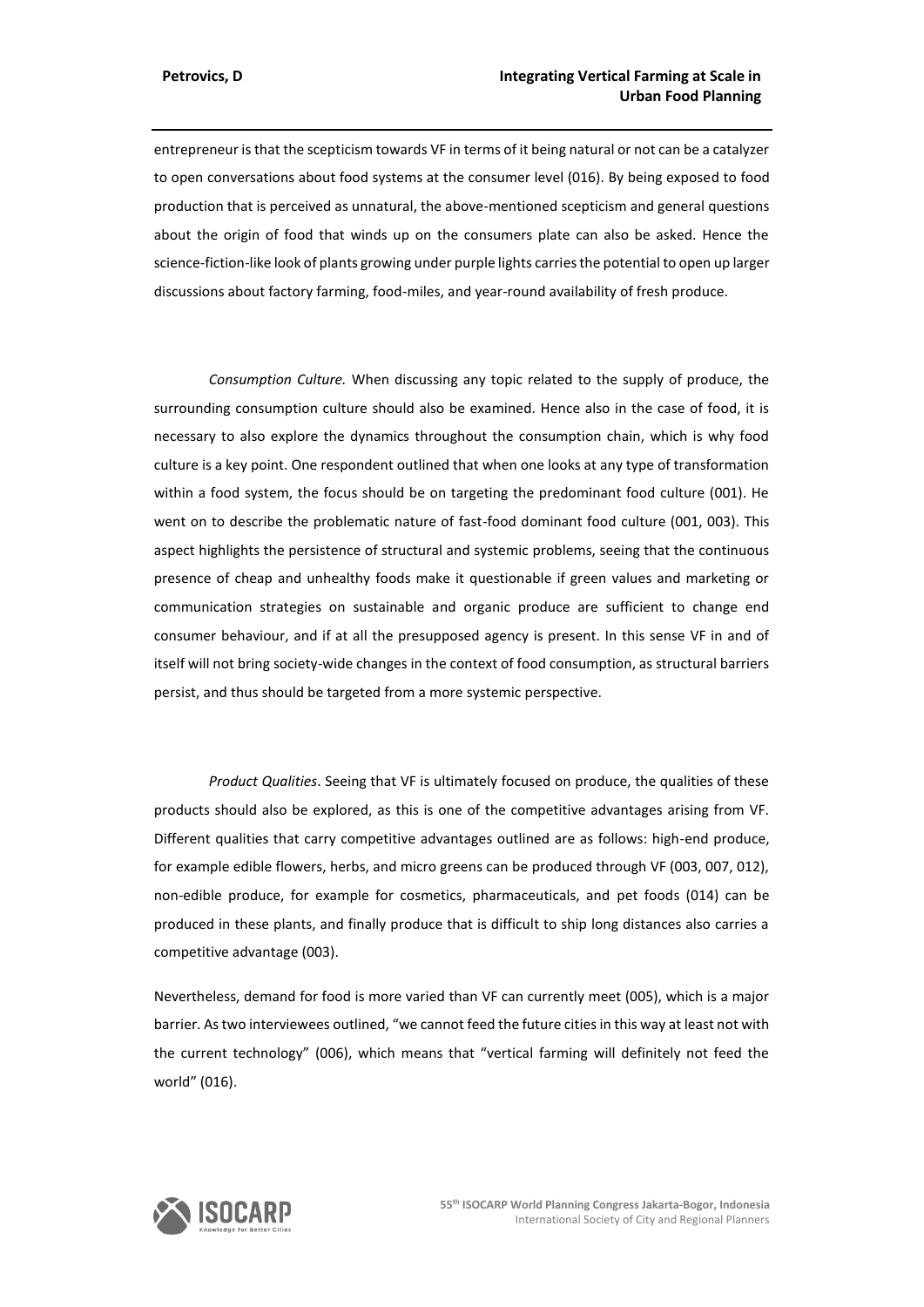*Social- and Power Relations*. A key factor, which was preconceived of as missing from the theoretical framework is that of social- and power relations. For this reason, explicit attention was paid to assessing this element of VF as well. This is the key factor when considering the politicizing focus of the critiques of transition theories (Wachsmuth, 2012), and the metabolic conception of cities (Swyngedouw, 2016). In terms of societal problems, the following can be said. Firstly, sociocultural divides between different groups within a city are apparent in food cultures as well (003). This means that health problems related to food are often grounded in economic standing (003). Secondly, food policy is often too focused on middle-class consumption patterns (004). For VF to be successful these points need to be actively considered by those working in the field, be those entrepreneurs, public officials, or the AVF, as societal acceptance of this type of innovation depends on its accessibility by the wider public.

In terms of problems explicitly mentioned in relation to VF the following can be said. Firstly, the industry has an extractive tendency. A respondent mentioned that certain companies even utilize the up-coming food crisis to market their products with only profit in mind (009). Secondly, VF does not directly and inherently carry an inclusive social dimension, which is common in soil based Urban Agriculture (004). Finally, closely linked to the societal points above, VF produces high-value products that tend to serve the wealthiest strata of society – the top 5% of the consuming public (006). These points are essential to consider when planning for the up-scaling of such a technology, as wide applicability and acceptance depend on considerations for wider societal needs.

## **4.6. Natural and Built Context**

*Technical Compatibility.* The final point within the predefined theoretical framework developed by van Doren et al. (2018) is that of technical compatibility. The most general result under this factor is that VF solutions always have to take the specific urban context into consideration (003). This means that plug-and-play solutions are theoretically viable, and in terms of yield quantity and quality even more reliable; however, it does not directly guarantee market competitiveness or acceptance in societal terms directly. In this sense, contextual factors to consider are 1.) levels of development, 2.) sunlight hours and growing seasons, 3.) density and fresh produce availability from local/regional sources, 4.) the tension between universal applications and adaptability to already existing built environments, and 5.) the logic demanded by different urban settings when it comes to food systems. These points are discussed hereon.

Firstly, from a technical perspective, due to the unitary logic of CEA, VF is possible anywhere in the world (010). However technical compatibility and advancement is always dependent on the levels

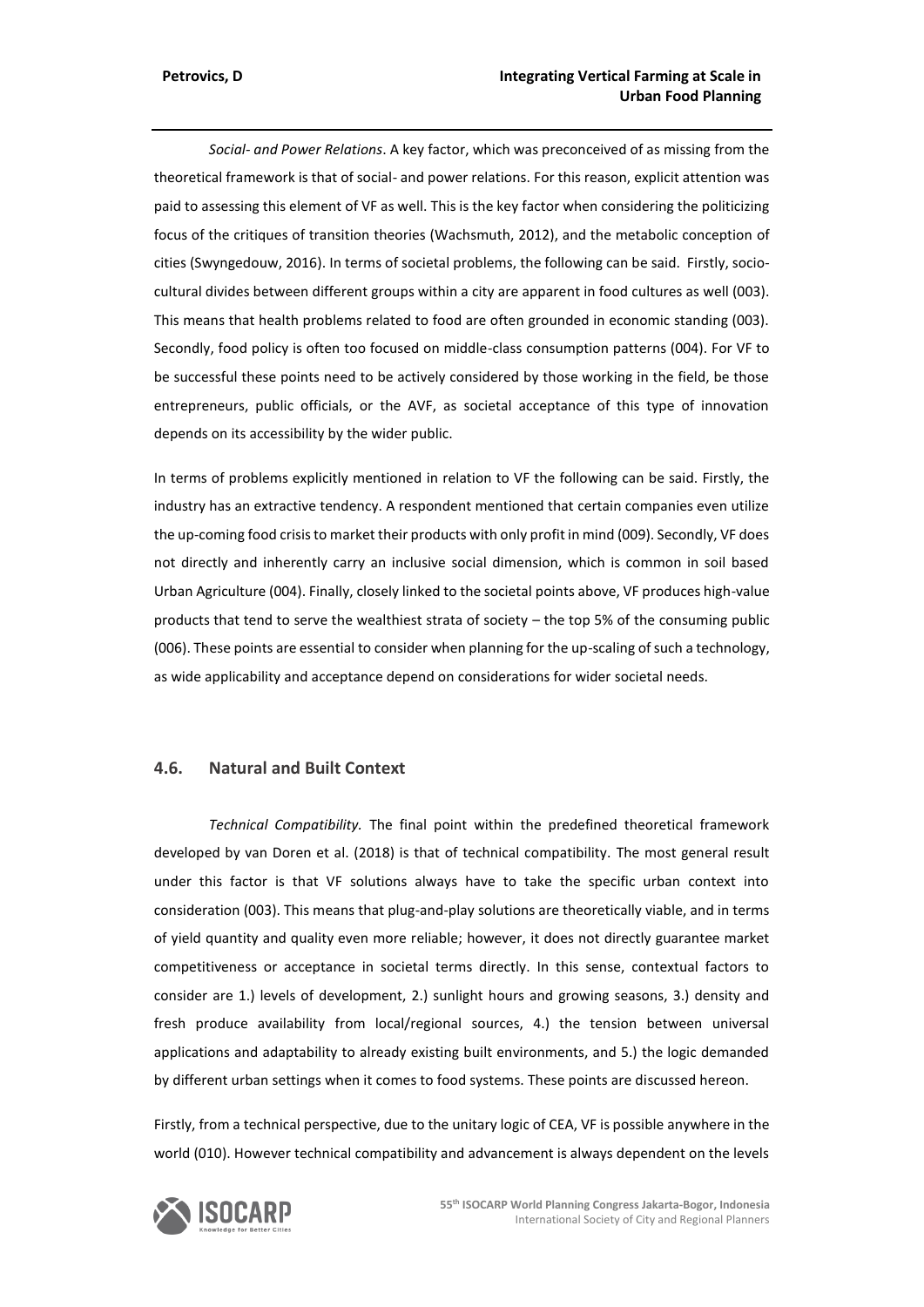of development where VF is to take place. This means that possibilities to automate for example are dependent on the relationship between capital and labor costs (009). Next to this, compatibility with locally available parts produced by local manufacturers should also be considered from a sustainability perspective, as was outlined by an Amsterdam based VF entrepreneur (009). Nevertheless, viability of a farm is also dependent on natural conditions, namely the general growing seasons and sunlight hours. Environments with ample sunlight do not directly necessitate VF as in these areas greenhouses can suffice (006). It is environments with low sunlight hours and short growing seasons, for example in Scandinavia, which necessitate VF (006, 014). Besides general soil quality should be considered (015), which is an essential point in the context of the global imbalance in the nitrogen and phosphorus cycles (Rockström et al. 2009).

Furthermore, factors specific to the given urban environment, which were mentioned and should be considered, are density (014), the extent to which mega-cities are dependent on long supplychains, extensive food miles, and imports of fresh food (009, 014), and the land price in city centres (010, 015). This being said there is no perfect recipe for choosing fitting cities. These factors illustrate that multiple points need to be considered when choosing the viable sights for VF, and highlight that the theoretical universal applicability of the technology does not compare to universal viability. A LED lighting provider based in Finland illustrated this, who suggested that,

*"you have different logic in different cities depending on the geography, the political system, and development." (011)*

He went on to categorize cities on the basis of the different kinds of enabling logics that allow for VF. Firstly, he mentioned Hong Kong and Singapore as cities with limited land availability. Secondly, he suggested that mega-cities such as the urban areas around Shanghai and Beijing have concerns for food safety, which can support VF. Finally, he mentioned North American cities, such as New York and Chicago as having a growing environmentally conscious consumer base, which can similarly be conducive to VF, but from a completely different perspective (011). This theoretical exercise once again highlights that different contextual factors can be conducive to up-scaling from different perspectives, and therefore prove the point that there is not a perfect recipe for the bestcase urban environment, when it comes to VF.

# **5. Conclusion**

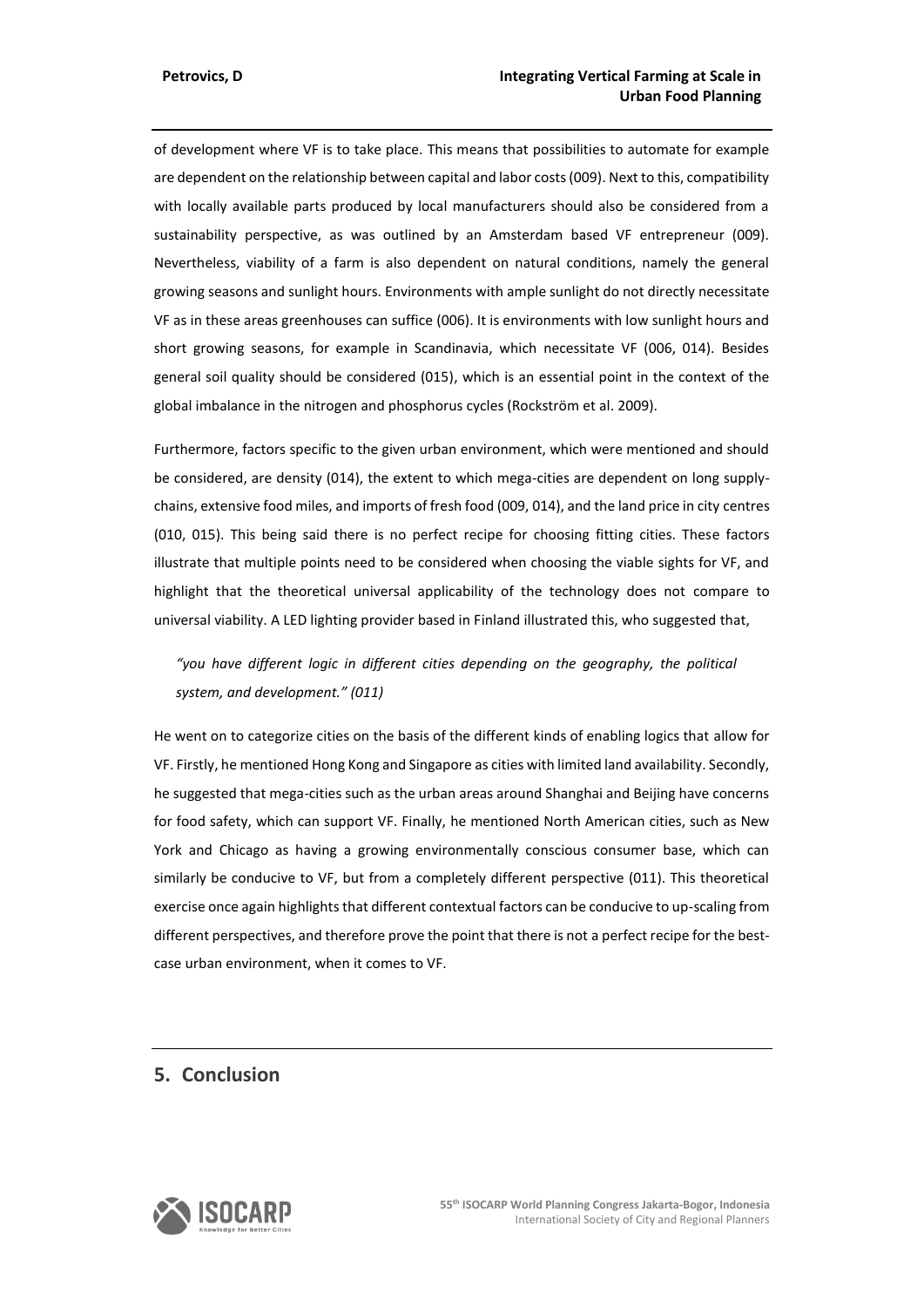What emerges from the above accounts is a reaffirmation that there is a need to transition urban food systems to a more sustainable state, and that VF under certain conditions can be an active component of such a transition. Nevertheless, understanding what practical steps need to be taken is a crucial first step in this process, and for this reason the accounts of the 17 interviewees scope 26 factors, which should be considered in this process. The case of VF illustrates that even technologically, and in terms of resource use potentially intense interventions also carry opportunities to transition cities on to more sustainable and green pathways. However, it is essential to reconsider these interventions from a more holistic perspective, which allows for assessing environmental impacts from multiple perspectives, and also allows for understanding the socio-economic structures underlying these interventions, and what this means for planning with this type of transition.

As can be seen from the emerging tensions from the above accounts, one-dimensional promises for any type of sustainability intervention should be treated with a grain of salt. This is due to the fact that without appropriate reflection, and the resulting multi-factor mapping of what has to be considered, introducing complex elements into already complex systems – such as VF into urban food systems - can accelerate the given systems level of complexity to unimaginable and unmanageable levels. Ultimately such interventions can result in unwanted side-affects, such as even higher GHG emissions per kilo of produce, hence, a careful assessment of multiple factors should be the bare minimum when conducting planning exercises. As can be seen, the amended framework of van Doren et al. (2018) can suffice in catering to these needs through the 26 factors outlined above, when considering LCUD in cities. As can be seen from the emergent factors, a predominant focus has been put on social and political factors, and their implications for assessing socio-technical interventions. The reason for this is that the initial framework did not sufficiently cater to these elements, and the accounts of the interviewees highlighted the necessity to amend the initial framework.

All-in-all, having applied an urban food systems lens to a potentially scalable socio-technical intervention – Vertical Farming – has proven that multiple and integrated perspectives need to be considered when assessing the true climate mitigation as well as up-scaling potential of such experiments. Next to this conducting such an exercise, encompassing the amended framework of van Doren et al. (2018), has proven that a handful of factors, previously not considered can also emerge in the process, adding analytical depth to the analysis.

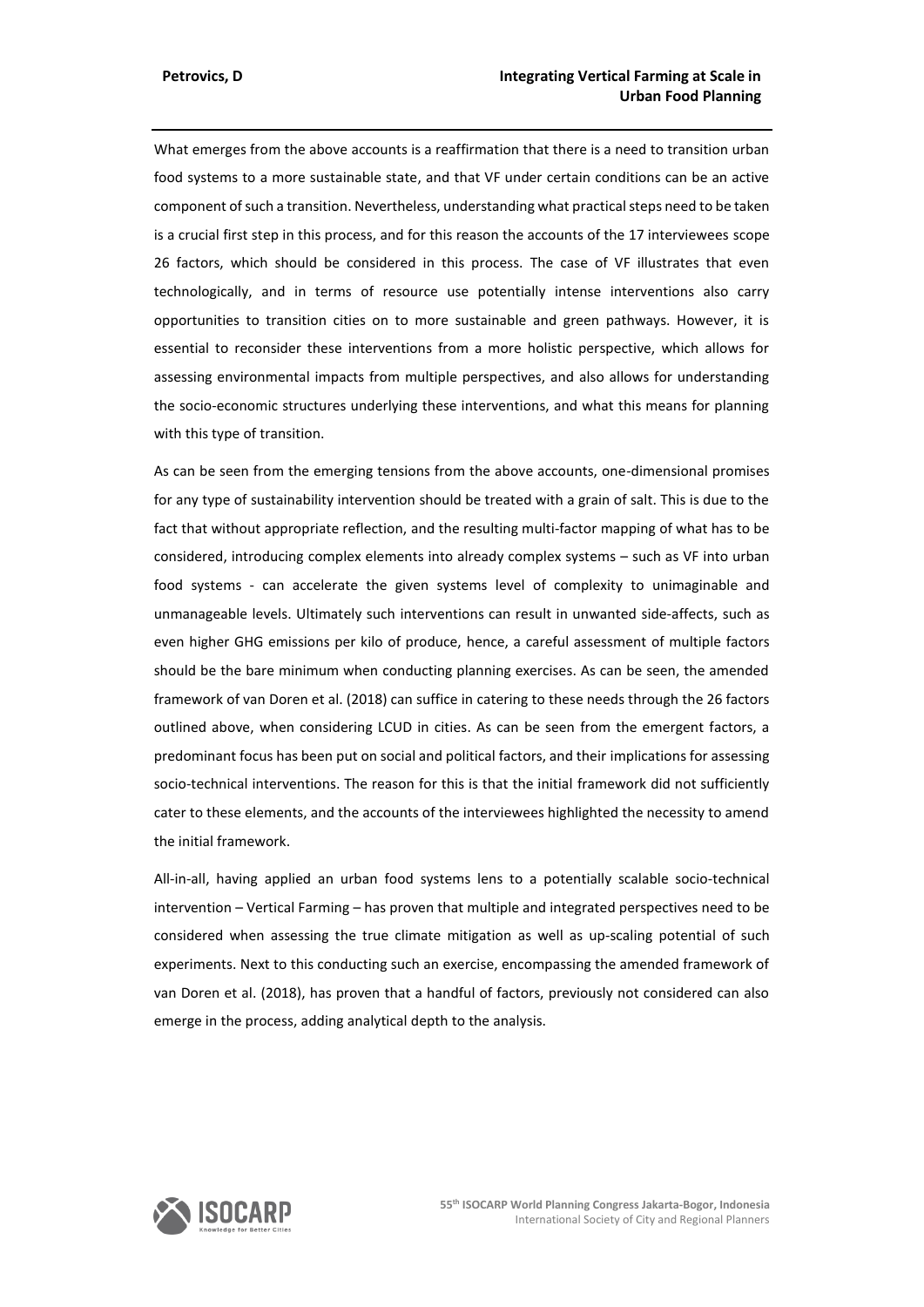# **6. Bibliography**

Agrilution, (2018) "Smart Gardening," accessed from: https://agrilution.com/.

- Al-Kodmany, K. (2018), "The Vertical Farm: A Review of Developments and Implications for the Vertical City," *Buildings*, (8.24).
- Association for Vertical Farming, (2018), "Why Join," accessed from: https://verticalfarming.net/why-join/.
- Bloomberg, (2017), "SoftBank Vision Fund Leads \$200 Million Bet on Indoor Farms," accessed from: https://www.bloomberg.com/news/articles/2017-07-19/softbank-s-vision-fundleads-200-million-bet-on-indoor-farming.
- Brussels Environment, (2016), "Good Food Strategy," accessed from: http://document.environnement.brussels/opac\_css/elecfile/BRO\_GoodFood\_Strategy\_EN GL.pdf.
- Cohen, N. and R. Ilieva. (2015), "Transitioning the food system: A strategic practice management approach for cities," *Environmental Innovation and Societal Transitions*, (17): 199-217.
- CoolFarm, (2018), "About," accessed from: https://cool-farm.com/.
- Despommier, D., (2011), *The vertical farm: Feeding the World in the 21st Century*. Picador.
- European Commission, (2017a), "Infarm: The Vertical Farming Revolution, Urban Farming as a Service," accessed from: https://cordis.europa.eu/project/rcn/206087\_en.html.
- European Commission, (2017b), "Future of Food and Farming: Communication," accessed from: https://ec.europa.eu/agriculture/sites/agriculture/files/future-ofcap/future\_of\_food\_and\_farming\_communication\_en.pdf.
- FoodCouncil MRA, (2018), "About," accessed from: http://www.foodcouncilmra.nl/.
- FoodLogica, (2018), "About," accesed from: http://foodlogica.com/.
- Forster, T. and G. Escudero, A. (2014), *City Regions as Landscapes for People, Food and Nature*. Landscape for People, Food, and Nature.
- van Doren, D., et al. (2018). "Scaling-up low-carbon urban initiatives: Towards a better understanding," *Urban Studies*, (55.1): 175-194.
- Geels, F. W., (2002), "Technological transitions as evolutionary reconfiguration processes: a multilevel perspective and a case-study," *Research Policy* (31): 1257-1274.